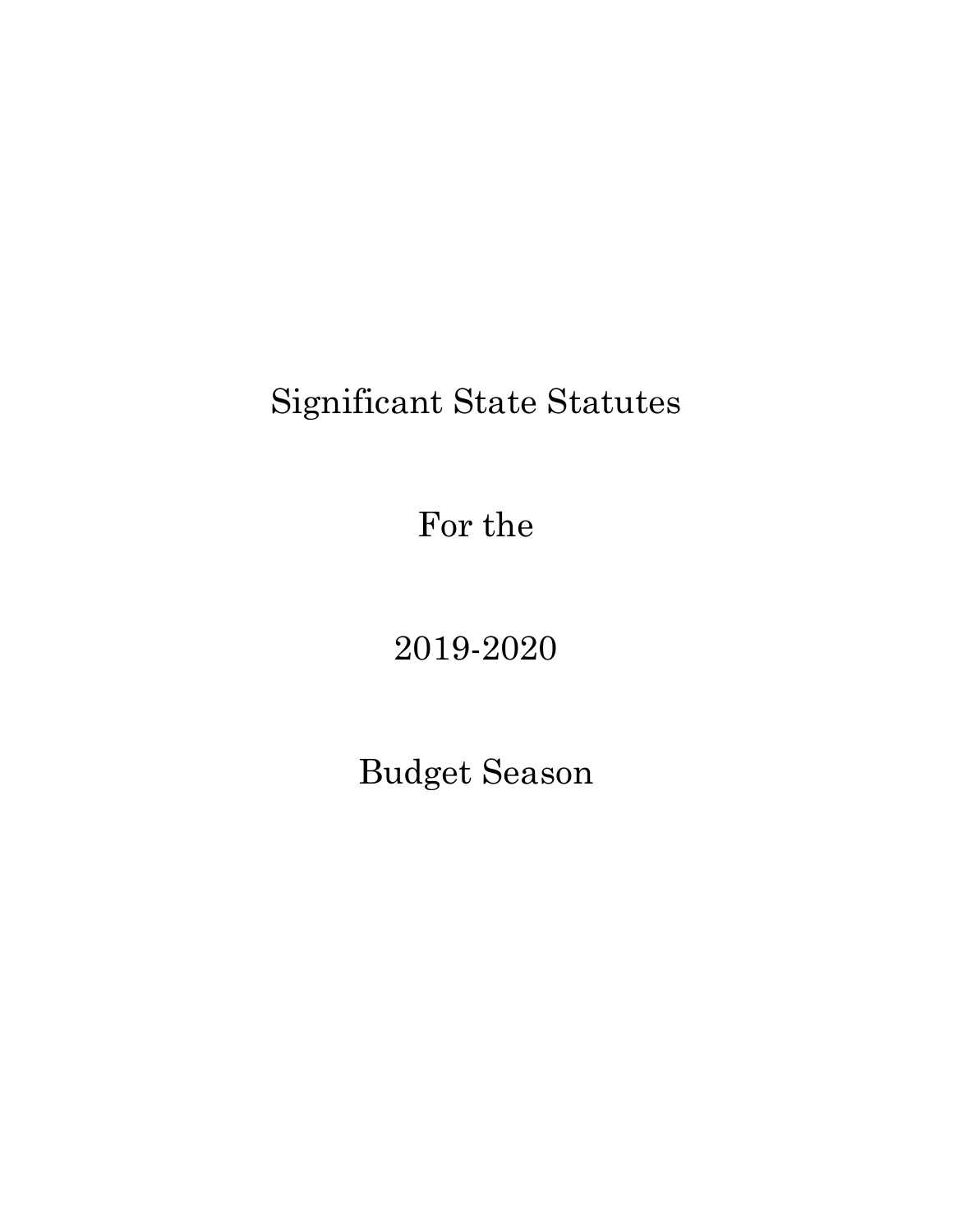# **SIGNIFICANT STATE STATUTES**

# Table of Contents

|                           |                                                                                                                 | Page      |
|---------------------------|-----------------------------------------------------------------------------------------------------------------|-----------|
|                           | Nebraska Budget Act                                                                                             | $1 - 6$   |
|                           | 13-501  Act, how cited                                                                                          |           |
|                           | 13-502 Purpose of act; applicability                                                                            |           |
|                           | 13-503  Terms, defined                                                                                          |           |
|                           | 13-504 Proposed budget statement; contents; corrections; cash reserve;<br>limitation                            |           |
|                           | 13-505  Proposed<br>budget<br>statement;<br>estimated<br>expenditures;                                          |           |
|                           | unencumbered balances; estimated income                                                                         |           |
|                           | 13-506 Proposed budget statement; notice; hearing; adoption; certify to<br>board; exceptions; file with auditor |           |
|                           | 13-507 Levy increase, indicate on budget statement                                                              |           |
|                           | 13-508 Adopted budget statement; final adjusted valuation; levy                                                 |           |
|                           | 13-509 County assessor; certify taxable value; when                                                             |           |
|                           | 13-509.01  Cash balance; expenditure authorized; limitation                                                     |           |
|                           | 13-509.02 Cash balance; expenditure limitation; exceeded; when; section,                                        |           |
|                           | how construed                                                                                                   |           |
|                           | 13-510 Emergency, transfer of funds; violation; penalty                                                         |           |
|                           | 13-511 Revision of adopted budget statement; when; supplemental funds;                                          |           |
|                           | hearing; notice; warrants; issuance; correction                                                                 |           |
|                           | 13-512 Budget statement; taxpayer; contest; basis; procedure                                                    |           |
|                           | 13-513 Auditor; request information                                                                             |           |
|                           |                                                                                                                 |           |
| <b>Budget Limitations</b> |                                                                                                                 | $7 - 10$  |
|                           | 13-518 Terms, defined                                                                                           |           |
|                           | 13-519Governmental unit; adoption of budget; limitations; additional                                            |           |
|                           | increases authorized; procedure                                                                                 |           |
|                           | 13-520 Limitations; not applicable to certain restricted funds                                                  |           |
|                           | 13-521 Governmental unit; unused restricted funds; authority to carry                                           |           |
|                           | forward                                                                                                         |           |
|                           | 13-522 Noncompliance with budget limitations; Auditor of Public<br>Accounts; State Treasurer; duties            |           |
|                           | 29-3933 Request for reimbursement; requirements                                                                 |           |
|                           |                                                                                                                 |           |
| Setting the Levy          |                                                                                                                 | 11        |
|                           | 77-1601 County tax levy; by whom made; when; what included; correction of<br>clerical error; procedure          |           |
|                           | 77-1601.02 Property tax request; procedure                                                                      |           |
|                           |                                                                                                                 |           |
|                           | <b>Limitation on Property Taxes</b>                                                                             | $12 - 18$ |
|                           | 77-2307 Taxes authorized (Public Facilities Construction and Finance Act)                                       |           |
|                           | 77-3442 Property tax levies; maximum levy; exceptions                                                           |           |
|                           | 77-3443Other political subdivisions; levy limit; levy request; governing<br>body; duties; allocation of levy    |           |
|                           | 77-3444  Authority to exceed maximum levy; procedure                                                            |           |

86-416............ Service agreement provisions; special tax; procedure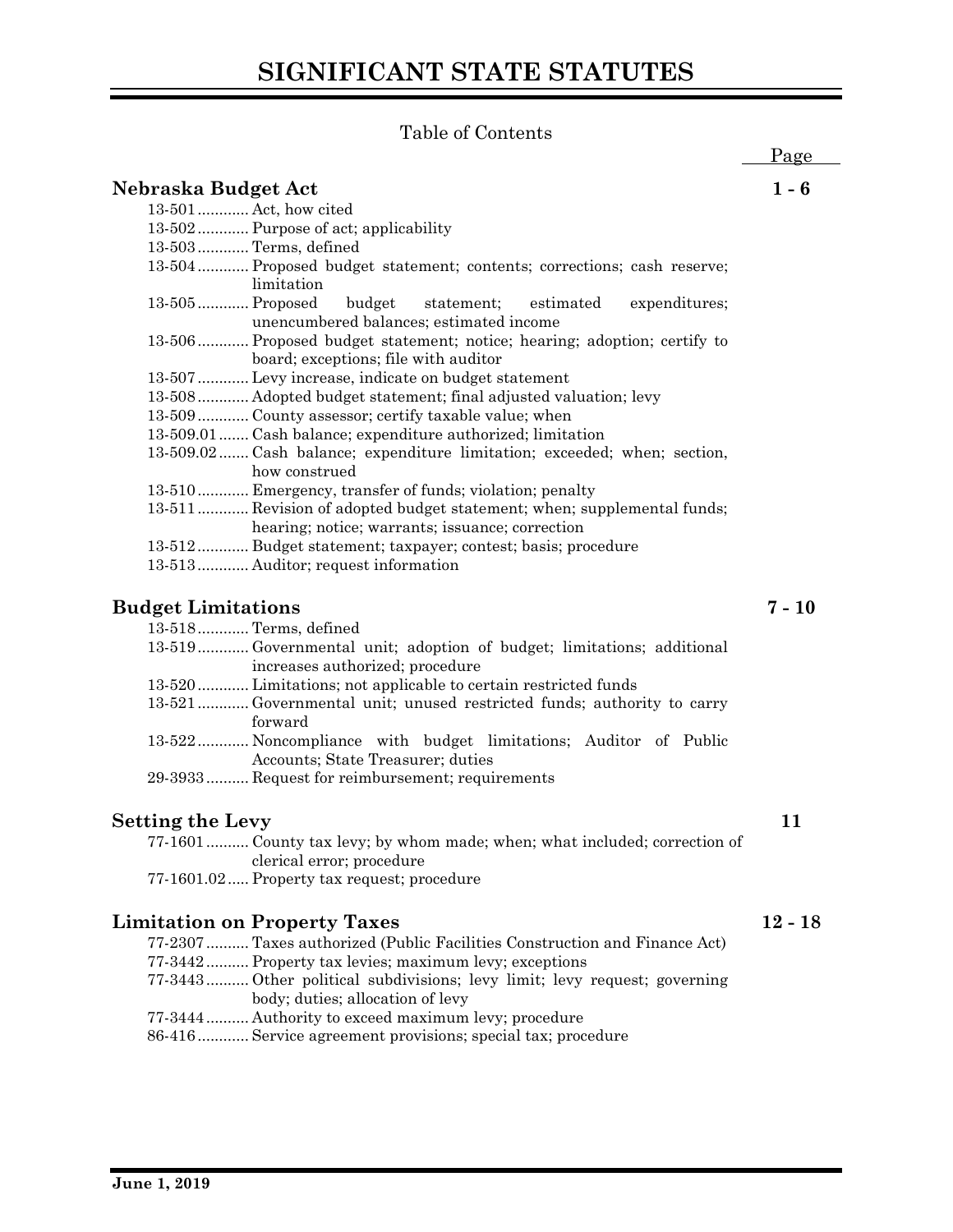# **13-501 Act, how cited**

Sections 13-501 to 13-513 shall be known and may be cited as the Nebraska Budget Act.

#### **13-502 Purpose of act; applicability**

(1) The purpose of the Nebraska Budget Act is to require governing bodies of this state to which the act applies to follow prescribed budget practices and procedures and make available to the public pertinent information pertaining to the financial requirements and expectations of such governing bodies so that intelligent and informed support, opposition, criticism, suggestions, or observations can be made by those affected.

(2) The act shall not apply to governing bodies which have a budget of less than five thousand dollars per year.

(3) The act shall not apply to proprietary functions of municipalities for which a separate budget has been approved by the city council or village board as provided in the Municipal Proprietary Function Act.

(4) The Nebraska Budget Act shall not apply to any governing body for any fiscal year in which the governing body will not have a property tax request or receive state aid as defined in section 13-518.

(5) The act shall not apply to any public power district or public power and irrigation district organized pursuant to Chapter 70, article 6, to any rural power district organized pursuant to Chapter 70, article 8, or to any agency created pursuant to sections 18-2426 to 18-2434.

#### **13-503 Terms, defined**

For purposes of the Nebraska Budget Act, unless the context otherwise requires:

(1) Governing body means the governing body of any county agricultural society, elected county fair board, joint airport authority formed under the Joint Airport Authorities Act, city or county airport authority, bridge commission created pursuant to section 39-868, cemetery district, city, village, municipal county, community college, community redevelopment authority, county, drainage or levee district, educational service unit, rural or suburban fire protection district, historical society, hospital district, irrigation district, learning community, natural resources district, nonprofit county historical association or society for which a tax is levied under subsection (1) of section 23-355.01, public building commission, railroad transportation safety district, reclamation district, road improvement district, rural water district, school district, sanitary and improvement district, township, offstreet parking district, transit authority, metropolitan utilities district, Educational Service Unit Coordinating Council, and political subdivision with the authority to have a property tax request, with the authority to levy a toll, or that receives state aid;

(2) Levying board means any governing body which has the power or duty to levy a tax;

(3) Fiscal year means the twelve-month period used by each governing body in determining and carrying on its financial and taxing affairs;

(4) Tax means any general or special tax levied against persons, property, or business for public purposes as provided by law but shall not include any special assessment;

(5) Auditor means the Auditor of Public Accounts;

(6) Cash reserve means funds required for the period before revenue would become available for expenditure but shall not include funds held in any special reserve fund;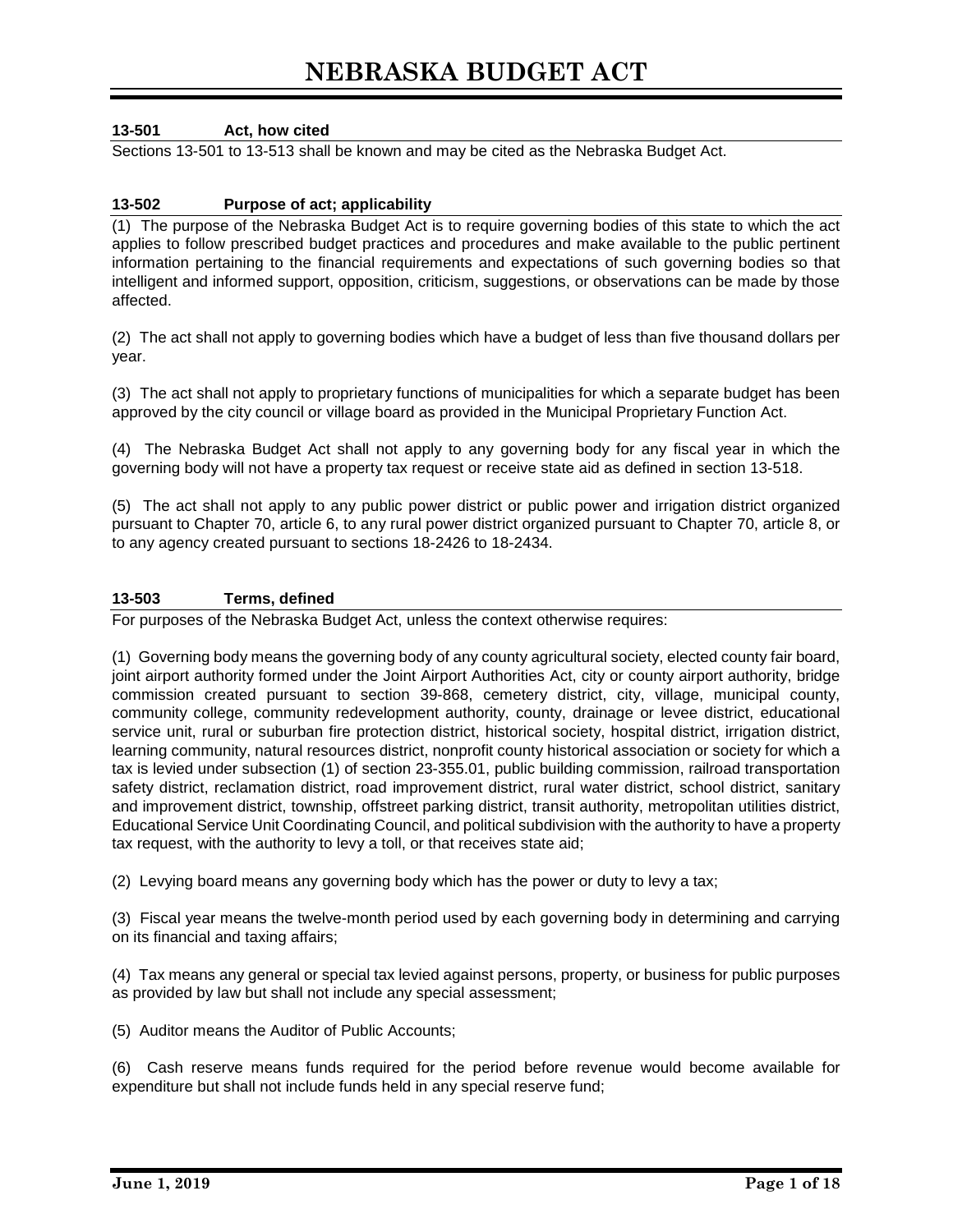(7) Public funds means all money, including nontax money, used in the operation and functions of governing bodies. For purposes of a county, city, or village which has a lottery established under the Nebraska County and City Lottery Act, only those net proceeds which are actually received by the county, city, or village from a licensed lottery operator shall be considered public funds, and public funds shall not include amounts awarded as prizes;

(8) Adopted budget statement means a proposed budget statement which has been adopted or amended and adopted as provided in section 13-506. Such term shall include additions, if any, to an adopted budget statement made by a revised budget which has been adopted as provided in section 13-511;

(9) Special reserve fund means any special fund set aside by the governing body for a particular purpose and not available for expenditure for any other purpose. Funds created for (a) the retirement of bonded indebtedness, (b) the funding of employee pension plans, (c) the purposes of the Political Subdivisions Self-Funding Benefits Act, (d) the purposes of the Local Option Municipal Economic Development Act, (e) voter-approved sinking funds, or (f) statutorily authorized sinking funds;

(10) Biennial period means the two fiscal years comprising a biennium commencing in odd-numbered or even-numbered years used by a city, village, or natural resources district in determining and carrying on its financial and taxing affairs; and

(11) Biennial budget means (a) a budget by a city of the primary or metropolitan class that adopts a charter provision providing for a biennial period to determine and carry on the city's financial and taxing affairs, (b) a budget by a city of the first or second class or village that provides for a biennial period to determine and carry on the city's or village's financial and taxing affairs, or (c) a budget by a natural resources district that provides for a biennial period to determine and carry on the natural resources district's financial and taxing affairs.

# **13-504 Proposed budget statement; contents; corrections; cash reserve; limitation**

(1) Each governing body shall annually or biennially, as the case may be, prepare a proposed budget statement on forms prescribed and furnished by the auditor. The proposed budget statement shall be made available to the public by the political subdivision prior to publication of the notice of the hearing on the proposed budget statement pursuant to section 13-506. A proposed budget statement shall contain the following information, except as provided by state law:

(a) For the immediately preceding fiscal year or biennial period, the revenue from all sources, including motor vehicle taxes, other than revenue received from personal and real property taxation, allocated to the funds and separately stated as to each such source: The unencumbered cash balance at the beginning and end of the year or biennial period; the amount received by taxation of personal and real property; and the amount of actual expenditures;

(b) For the current fiscal year or biennial period, actual and estimated revenue from all sources, including motor vehicle taxes, allocated to the funds and separately stated as to each such source: The actual unencumbered cash balance available at the beginning of the year or biennial period; the amount received from personal and real property taxation; and the amount of actual and estimated expenditures, whichever is applicable. Such statement shall contain the cash reserve for each fiscal year or biennial period and shall note whether or not such reserve is encumbered. Such cash reserve projections shall be based upon the actual experience of prior years or biennial periods. The cash reserve shall not exceed fifty percent of the total budget adopted exclusive of capital outlay items;

(c) For the immediately ensuing fiscal year or biennial period, an estimate of revenue from all sources, including motor vehicle taxes, other than revenue to be received from taxation of personal and real property, separately stated as to each such source: The actual or estimated unencumbered cash balances, whichever is applicable, to be available at the beginning of the year or biennial period; the amounts proposed to be expended during the year or biennial period; and the amount of cash reserve, based on actual experience of prior years or biennial periods, which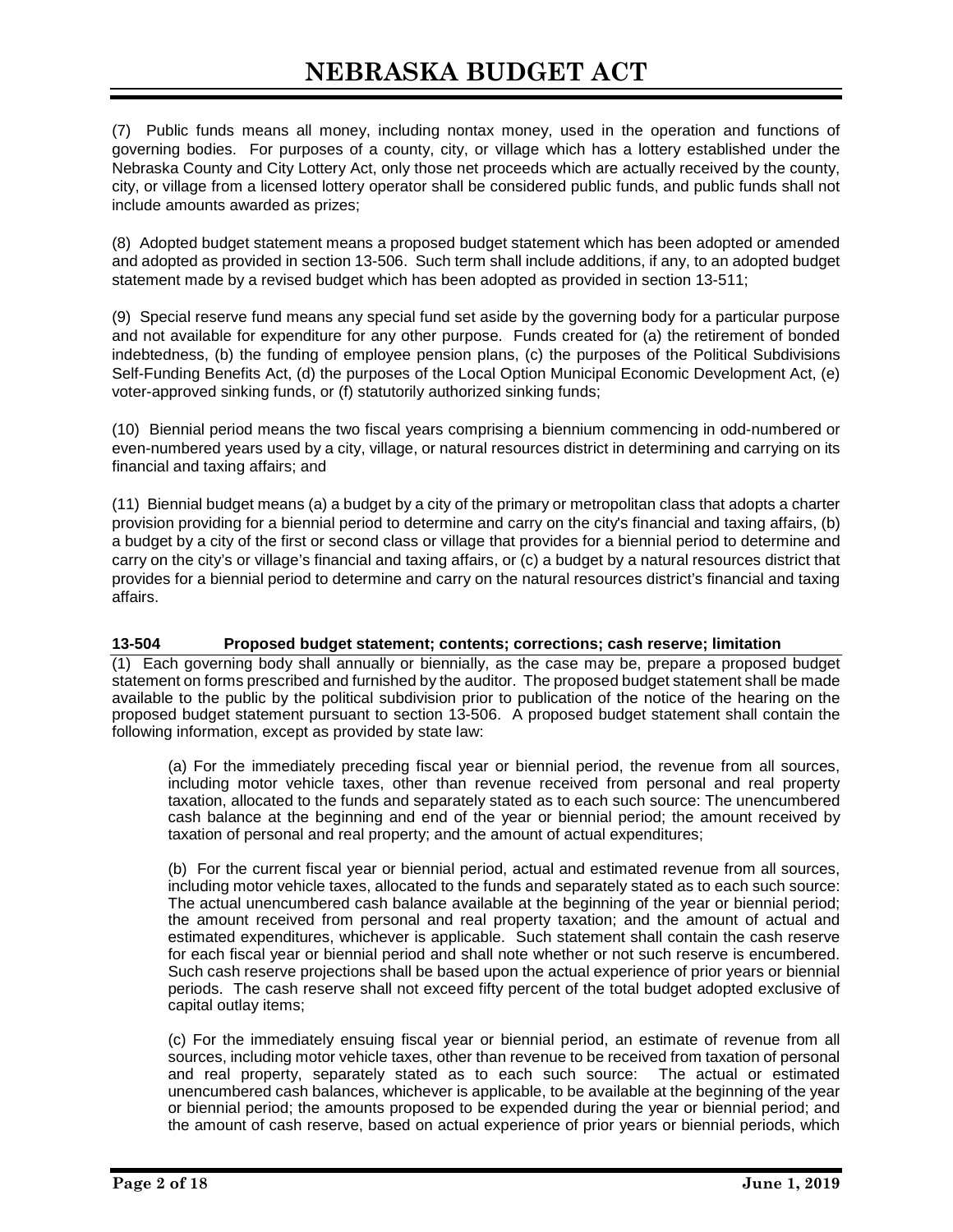cash reserve shall not exceed fifty percent of the total budget adopted exclusive of capital outlay items;

(d) A statement setting out separately the amount sought to be raised from the levy of a tax on the taxable value of real property (i) for the purpose of paying the principal or interest on bonds issued by the governing body and (ii) for all other purposes;

(e) A uniform summary of the proposed budget statement, including each proprietary function fund included in a separate proprietary budget statement prepared pursuant to the Municipal Proprietary Function Act, and a grand total of all funds maintained by the governing body; and

(f) For municipalities, a list of the proprietary functions which are not included in the budget statement. Such proprietary functions shall have a separate budget statement which is approved by the city council or village board as provided in the Municipal Proprietary Function Act; and

(g) For school districts and educational service units, a separate identification and description of all current and future costs to the school district or educational service unit which are reasonably anticipated as a result of any contract, and any adopted amendments thereto, for superintendent services to be rendered to such school district or administrator services to be rendered to such educational service unit.

(2) The actual or estimated unencumbered cash balance required to be included in the budget statement by this section shall include deposits and investments of the political subdivision as well as any funds held by the county treasurer for the political subdivision and shall be accurately stated on the proposed budget statement.

(3) The political subdivision shall correct any material errors in the budget statement detected by the auditor or by other sources.

#### **13-505 Proposed budget statement; estimated expenditures; unencumbered balances; estimated income**

The estimated expenditures plus the required cash reserve for the ensuing fiscal year or biennial period less all estimated and actual unencumbered balances at the beginning of the year or biennial period and less the estimated income from all sources, including motor vehicle taxes, other than taxation of personal and real property shall equal the amount to be received from taxes, and such amount shall be shown on the proposed budget statement pursuant to section 13-504. The amount to be raised from taxation of personal and real property, as determined above, plus the estimated revenue from other sources, including motor vehicle taxes, and the unencumbered balances shall equal the estimated expenditures, plus the necessary required cash reserve, for the ensuing year or biennial period.

#### **13-506 Proposed budget statement; notice; hearing; adoption; certify to board; exceptions; file with auditor**

(1) Each governing body shall each year or biennial period conduct a public hearing on its proposed budget statement. Notice of place and time of such hearing, together with a summary of the proposed budget statement, shall be published at least four calendar days prior to the date set for hearing in a newspaper of general circulation within the governing body's jurisdiction. For purposes of such notice, the four calendar days shall include the day of publication but not the day of hearing. When the total operating budget, not including reserves, does not exceed ten thousand dollars per year or twenty thousand dollars per biennial period, the proposed budget summary may be posted at the governing body's principal headquarters. After such hearing, the proposed budget statement shall be adopted, or amended and adopted as amended, and a written record shall be kept of such hearing. The amount to be received from personal and real property taxation shall be certified to the levying board after the proposed budget statement is adopted or is amended and adopted as amended. If the levying board represents more than one county, a member or a representative of the governing board shall, upon the written request of any represented county, appear and present its budget at the hearing of the requesting county. The certification of the amount to be received from personal and real property taxation shall specify separately (a) the amount to be applied to the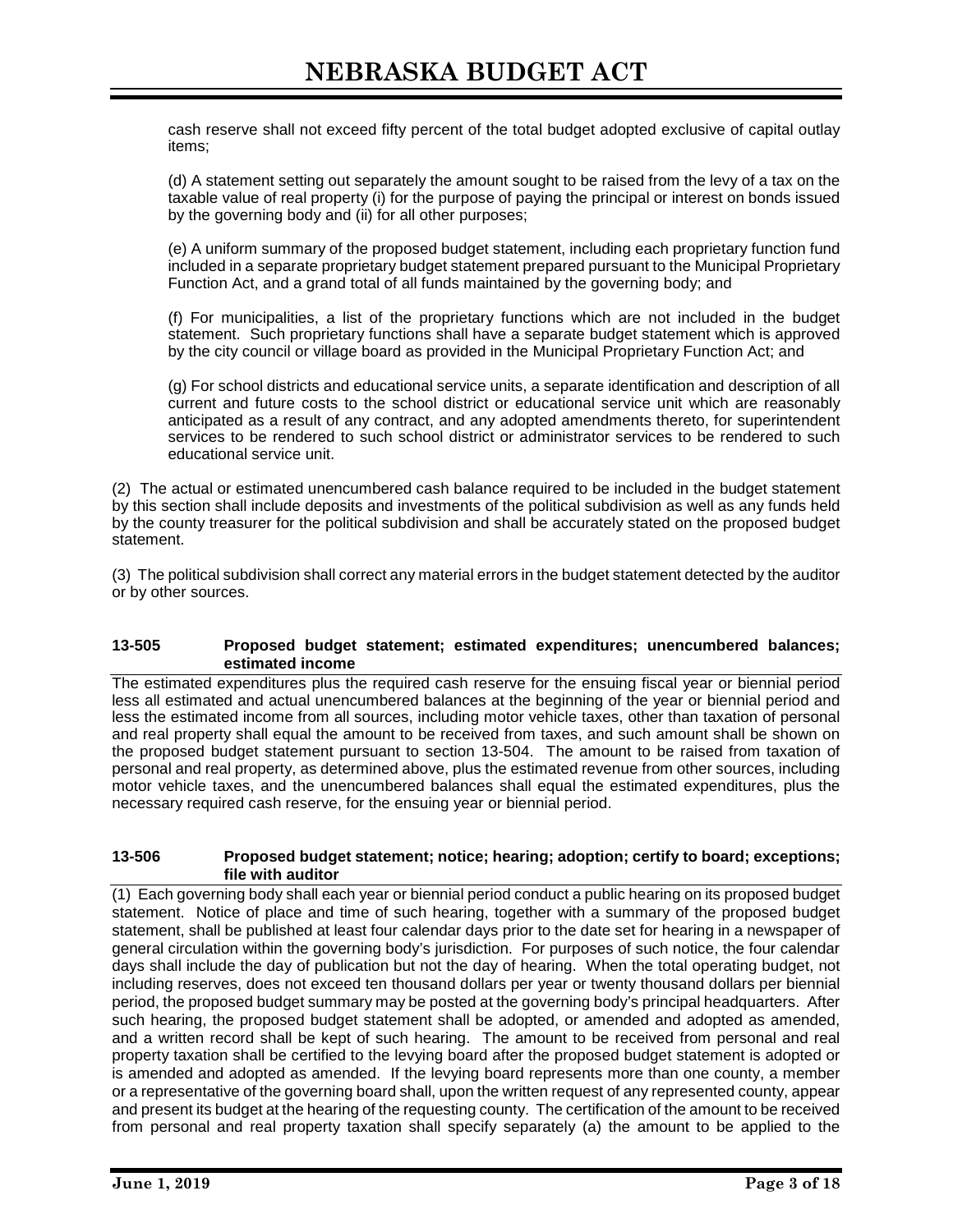payment of principal or interest on bonds issued by the governing body and (b) the amount to be received for all other purposes. If the adopted budget statement reflects a change from that shown in the published proposed budget statement, a summary of such changes shall be published within twenty calendar days after its adoption in the manner provided in this section, but without provision for hearing, setting forth the items changed and the reasons for such changes.

(2) Upon approval by the governing body, the budget shall be filed with the auditor. The auditor may review the budget for errors in mathematics, improper accounting, and noncompliance with the Nebraska Budget Act or sections 13-518 to 13-522. If the auditor detects such errors, he or she shall immediately notify the governing body of such errors. The governing body shall correct any such error as provided in section 13- 511. Warrants for the payment of expenditures provided in the budget adopted under this section shall be valid notwithstanding any errors or noncompliance for which the auditor has notified the governing body.

# **13-507 Levy increase; indicate on budget statement**

When a levy increase has been authorized by vote of the electors, the adopted budget statement shall indicate the amount of the levy increase.

# **13-508 Adopted budget statement; final adjusted valuation; levy**

(1) After publication and hearing thereon and within the time prescribed by law, each governing body shall file with and certify to the levying board or boards on or before September 20 of each year or September 20 of the final year of a biennial period and file with the auditor a copy of the adopted budget statement which complies with sections 13-518 to 13-522 or 79-1023 to 79-1030, together with the amount of the tax required to fund the adopted budget, setting out separately (a) the amount to be levied for the payment of principal or interest on bonds issued by the governing body and (b) the amount to be levied for all other purposes. Proof of publication shall be attached to the statements. For fiscal years prior to fiscal year 2017-18, learning communities shall also file a copy of such adopted budget statement with member school districts on or before September 1 of each year. If the prime rate published by the Federal Reserve Board is ten percent or more at the time of the filing and certification required under this subsection, the governing body, in certifying the amount required, may make allowance for delinquent taxes not exceeding five percent of the amount required plus the actual percentage of delinquent taxes for the preceding tax year or biennial period and for the amount of estimated tax loss from any pending or anticipated litigation which involves taxation and in which tax collections have been or can be withheld or escrowed by court order. For purposes of this section, anticipated litigation shall be limited to the anticipation of an action being filed by a taxpayer who or which filed a similar action for the preceding year or biennial period which is still pending. Except for such allowances, a governing body shall not certify an amount of tax more than one percent greater or lesser than the amount determined under section 13-505.

(2) Each governing body shall use the certified taxable values as provided by the county assessor pursuant to section 13-509 for the current year in setting or certifying the levy. Each governing body may designate one of its members to perform any duty or responsibility required of such body by this section.

# **13-509 County assessor; certify taxable value; when**

(1) On or before August 20 of each year, the county assessor shall certify to each governing body or board empowered to levy or certify a tax levy the current taxable value of the taxable real and personal property subject to the applicable levy. The certification shall be provided to the governing body or board (a) by mail if requested by the governing body or board, (b) electronically, or (c) by listing such certification on the county assessor's web site.

(2) Current taxable value for real property shall mean the value established by the county assessor and equalized by the county board of equalization and the Tax Equalization and Review Commission. Current taxable value for tangible personal property shall mean the net book value reported by the taxpayer and certified by the county assessor.

(3) The valuation of any real and personal property annexed by a political subdivision on or after August 1 shall be considered in the taxable valuation of the annexing political subdivision the following year.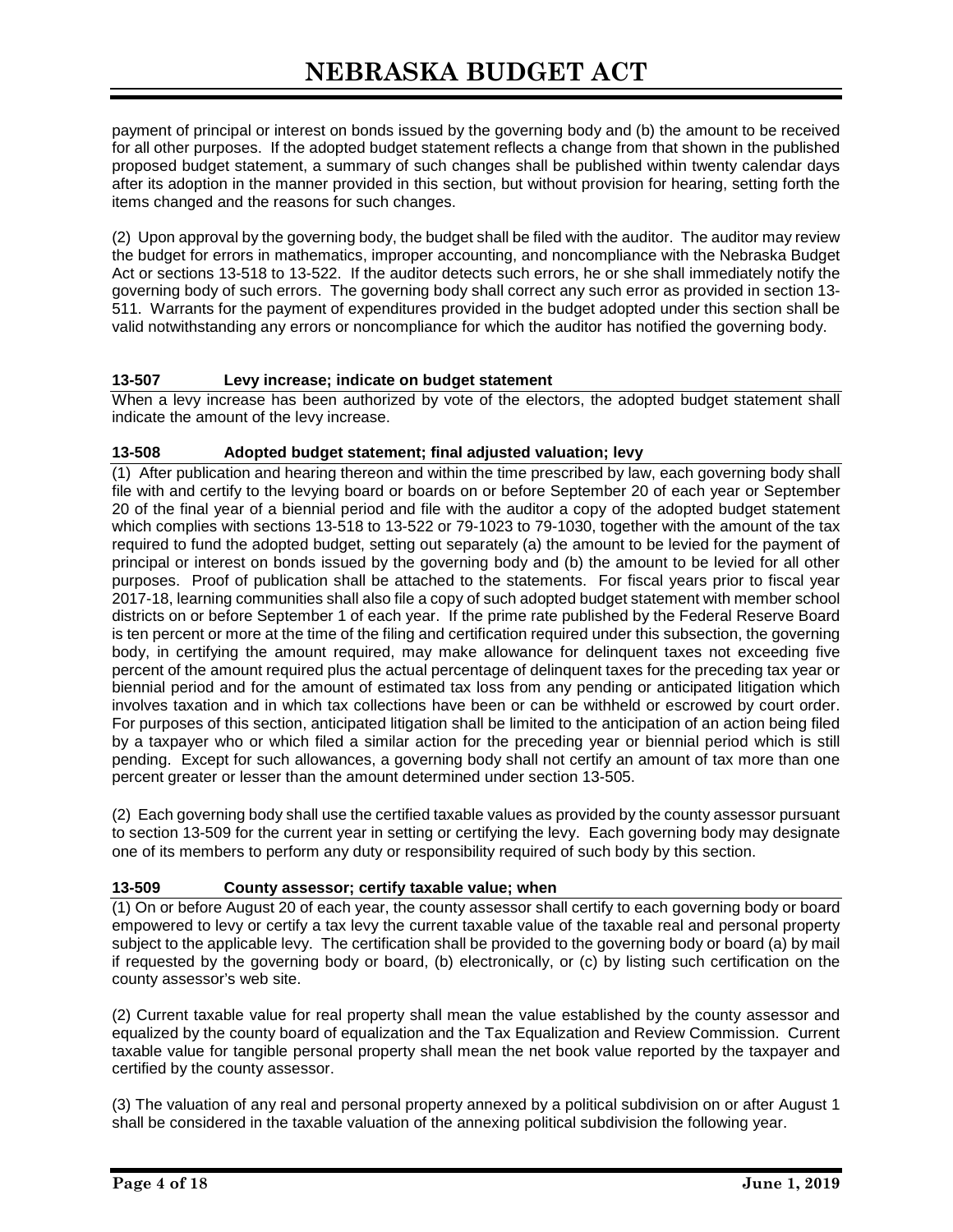# **13-509.01 Cash balance; expenditure authorized; limitation**

On and after the first day of its fiscal year in 1993 and of each succeeding year or on or after the first day of its biennial period and until the adoption of the budget by a governing body in September, the governing body may expend any balance of cash on hand for the current expenses of the political subdivision governed by the governing body. Except as provided in section 13-509.02, such expenditures shall not exceed an amount equivalent to the total amount expended under the last budget in the equivalent period of the prior budget year or biennial period. Such expenditures shall be charged against the appropriations for each individual fund or purpose as provided in the budget when adopted.

#### **13-509.02 Cash balance; expenditure limitation; exceeded; when; section, how construed**

The restriction on expenditures in section 13-509.01 may be exceeded upon the express finding of the governing body of the political subdivision that expenditures beyond the amount authorized are necessary to enable the political subdivision to meet its statutory duties and responsibilities. The finding and approval of the expenditures in excess of the statutory authorization shall be adopted by the governing body of the political subdivision in open public session of the governing body. Expenditures authorized by this section shall be charged against appropriations for each individual fund or purpose as provided in the budget when adopted, and nothing in this section shall be construed to authorize expenditures by the political subdivision in excess of that authorized by any other statutory provision.

# **13-510 Emergency; transfer of funds; violation; penalty**

Whenever during the current fiscal year or biennial period it becomes apparent to a governing body that due to unforeseen emergencies there is temporarily insufficient money in a particular fund to meet the requirements of the adopted budget of expenditures for that fund, the governing body may by a majority vote, unless otherwise provided by state law, transfer money from other funds to such fund. No expenditure during any fiscal year or biennial period shall be made in excess of the amounts indicated in the adopted budget statement, except as authorized in section 13-511, or by state law. Any officer or officers of any governing body who obligates funds contrary to the provisions of this section shall be guilty of a Class V misdemeanor.

#### **13-511 Revision of adopted budget statement; when; supplemental funds; hearing; notice; warrants; issuance; correction.**

(1) Unless otherwise provided by law, whenever during the current fiscal year or biennial period it becomes apparent to a governing body that (a) there are circumstances which could not reasonably have been anticipated at the time the budget for the current year or biennial period was adopted, (b) the budget adopted violated sections 13-518 to 13-522, such that the revenue of the current fiscal year or biennial period for any fund thereof will be insufficient, additional expenses will be necessarily incurred, or there is a need to reduce the budget requirements to comply with sections 13-518 to 13-522, or (c) the governing body has been notified by the auditor of a mathematical or accounting error or noncompliance with the Nebraska Budget Act, such governing body may propose to revise the previously adopted budget statement and shall conduct a public hearing on such proposal. The public hearing requirement shall not apply to emergency expenditures pursuant to section 81-829.51.

(2) Notice of the time and place of the hearing shall be published at least four calendar days prior to the date set for hearing in a newspaper of general circulation within the governing body's jurisdiction. For purposes of such notice, the four calendar days shall include the day of publication but not the day of hearing. Such published notice shall set forth (a) the time and place of the hearing, (b) the amount in dollars of additional or reduced money required and for what purpose, (c) a statement setting forth the nature of the unanticipated circumstances and, if the budget requirements are to be increased, the reasons why the previously adopted budget of expenditures cannot be reduced during the remainder of the current year or biennial period to meet the need for additional money in that manner, (d) a copy of the summary of the originally adopted budget previously published, and (e) a copy of the summary of the proposed revised budget.

(3) At such hearing any taxpayer may appear or file a written statement protesting any application for additional money. A written record shall be kept of all such hearings.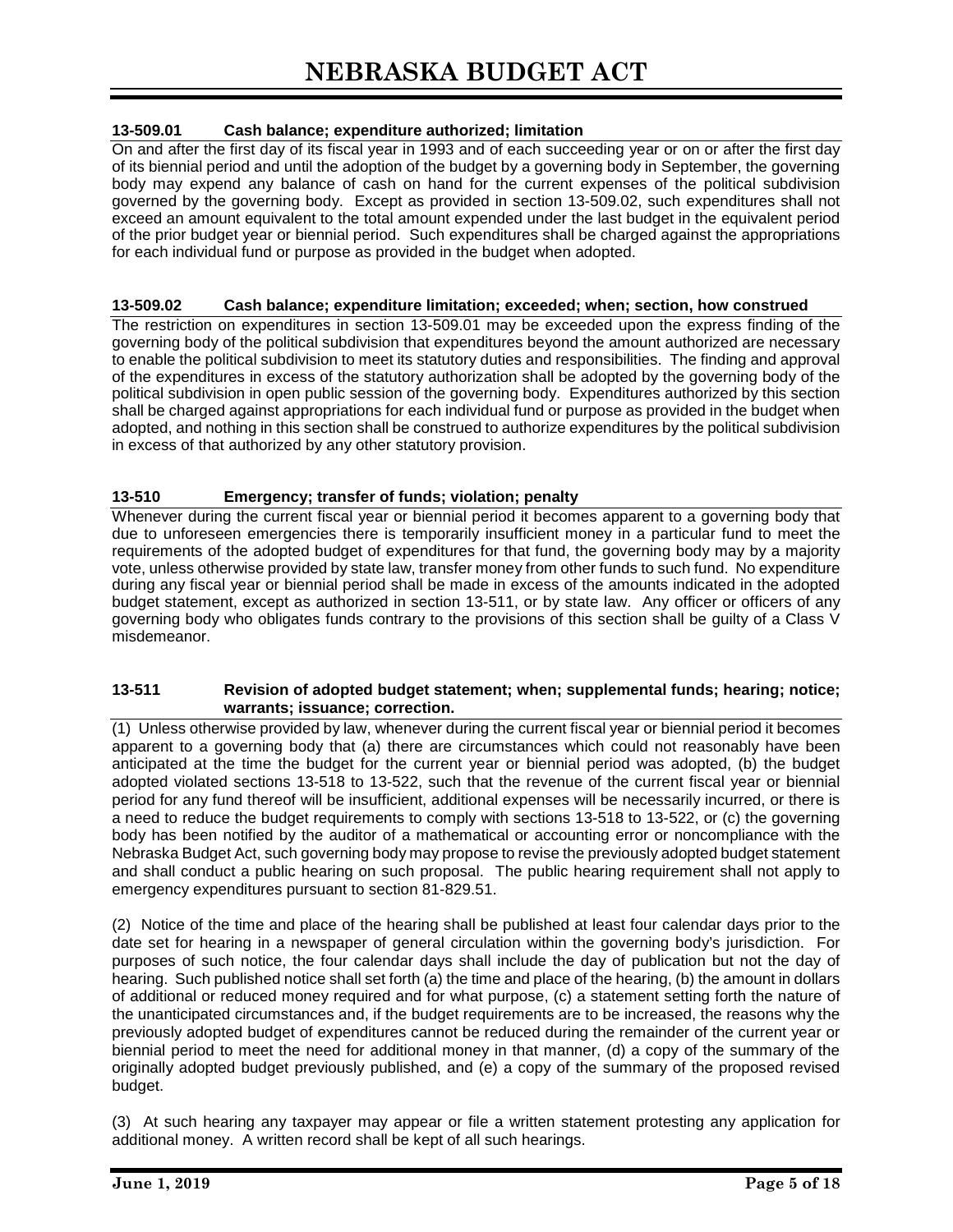(4) Upon conclusion of the public hearing on the proposed revised budget and approval of the proposed revised budget by the governing body, the governing body shall file with the county clerk of the county or counties in which such governing body is located, with the learning community coordinating council for fiscal years prior to fiscal year 2017-18 for school districts that are members of learning communities, and with the auditor, a copy of the revised budget, as adopted. The governing body may then issue warrants in payment for expenditures authorized by the adopted revised budget. Such warrants shall be referred to as registered warrants and shall be repaid during the next fiscal year or biennial period from funds derived from taxes levied therefor.

(5) Within thirty calendar days after the adoption of the budget under section 13-506, a governing body may, or within thirty calendar days after notification of an error by the auditor, a governing body shall, correct an adopted budget which contains a clerical, mathematical, or accounting error which does not affect the total amount budgeted by more than one percent or increase the amount required from property taxes. No public hearing shall be required for such a correction. After correction, the governing body shall file a copy of the corrected budget with the county clerk of the county or counties in which such governing body is located and with the auditor. The governing body may then issue warrants in payment for expenditures authorized by the budget.

#### **13-512 Budget statement; taxpayer; contest; basis; procedure**

A taxpayer upon whom a tax will be imposed as a result of the action of a governing body in adopting a budget statement may contest the validity of the budget statement adopted by the governing body by filing an action in the district court of the county in which the governing body is situated. Such action shall be based either upon a violation of or a failure to comply with the provisions and requirements of the Nebraska Budget Act by the governing body. In response to such action, the governing body shall be required to show cause why the budget statement should not be ordered set aside, modified, or changed. The action shall be tried to the court without a jury and shall be given priority by the district court over other pending civil litigation, and by the appellate court on appeal, to the extent possible and feasible to expedite a decision. Such action shall be filed within thirty days after the adopted budget statement is required to be filed by the governing body with the levying board. If the district court finds that the governing body has violated or failed to comply with the requirements of the act, the court shall, in whole or in part, set aside, modify, or change the adopted budget statement or tax levy as the justice of the case may require. The district court's decision may be appealed to the Court of Appeals.

The remedy provided in this section shall not be exclusive but shall be in addition to any other remedy provided by law.

#### **13-513 Auditor; request information**

- (1) The auditor shall, on or before August 1 each year, request information from each governing body in a form prescribed by the auditor regarding (a) trade names, corporate names, or other business names under which the governing body operates and (b) agreements to which the governing body is a party under the Interlocal Cooperation Act and the Joint Public Agency Act. Each governing body shall provide such information to the auditor on or before September 20.
- (2) Information requested pursuant to this section that is not received by the auditor on or before September 20 shall be delinquent. The auditor shall notify the political subdivision by facsimile transmission, email, or first-class mail of such delinquency. Beginning on the day that such notification is sent, the auditor may assess the political subdivision a late fee of twenty dollars per day for each calendar day the requested information remains delinquent. The total late fee assessed to a political subdivision under this section shall not exceed two thousand dollars per delinquency.
- (3) The auditor shall remit to the State Treasurer for credit to the Auditor of Public Accounts Cash Fund a remedial fee sufficient to reimburse the direct costs of administering and enforcing this section, but such remedial fee shall not exceed one hundred dollars from any late fee received under this section. The auditor shall remit any late fee amount in excess of one hundred dollars received under this section to the State Treasurer to be distributed in accordance with Article VII, section 5, of the Constitution of Nebraska.
- (4) If a political subdivision fails to provide the information requested under this section on or before September 20, the auditor may, at his or her discretion, audit such political subdivision. The expense of such audit shall be paid by the political subdivision.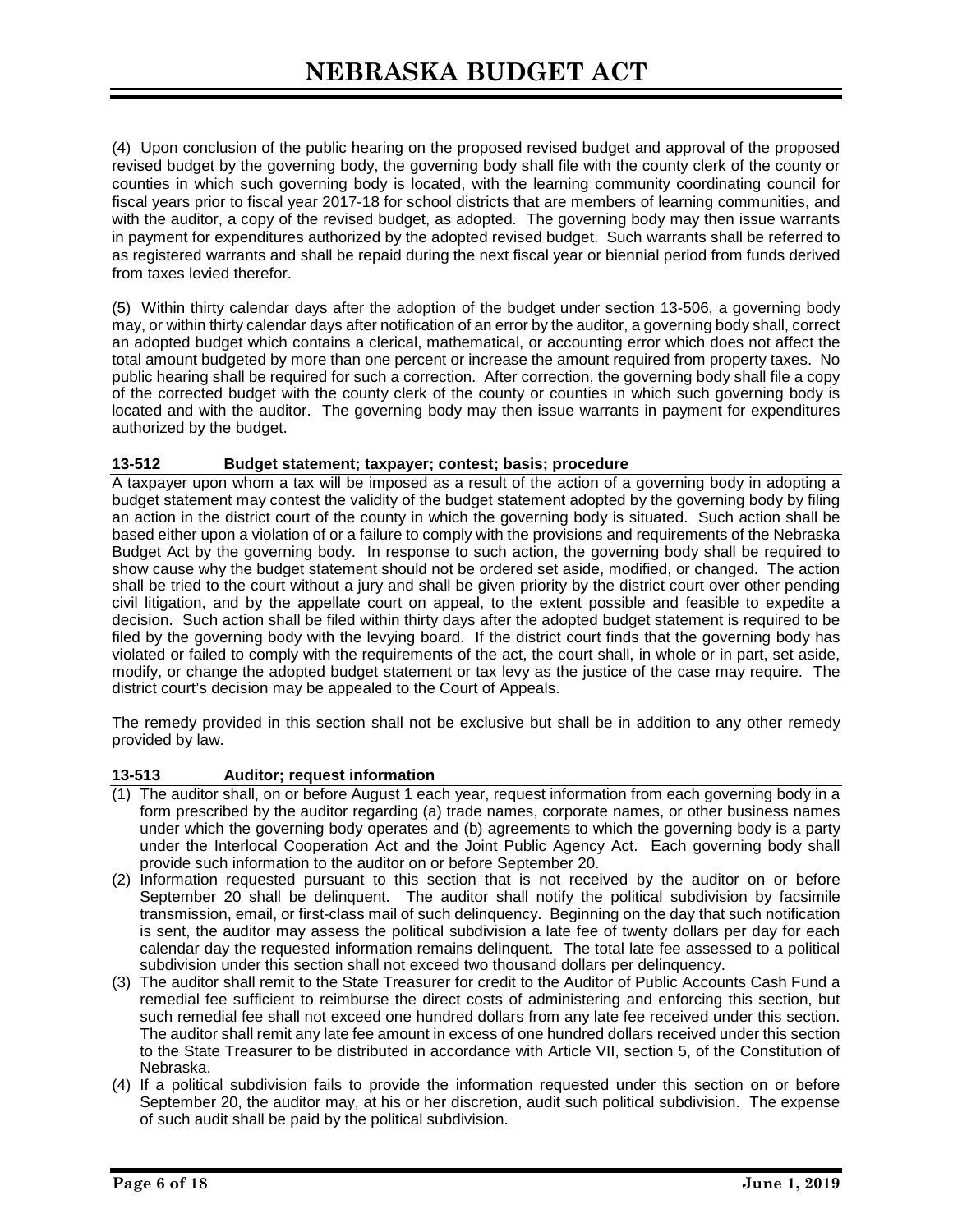# **13-518 Terms, defined**

For purposes of sections 13-518 to 13-522:

(1) Allowable growth means (a) for governmental units other than community colleges, the percentage increase in taxable valuation in excess of the base limitation established under section 77-3446, if any, due to improvements to real property as a result of new construction, additions to existing buildings, any improvements to real property which increase the value of such property, and any increase in valuation due to annexation and any personal property valuation over the prior year and (b) for community colleges, the percentage increase in excess of the base limitation, if any, in full-time equivalent students from the second year to the first year preceding the year for which the budget is being determined;

(2) Capital improvements means (a) acquisition of real property or (b) acquisition, construction, or extension of any improvements on real property;

(3) Governing body has the same meaning as in section 13-503;

(4) Governmental unit means every political subdivision which has authority to levy a property tax or authority to request levy authority under section 77-3443 except sanitary and improvement districts which have been in existence for five years or less and school districts;

(5) Qualified sinking fund means a fund or funds maintained separately from the general fund to pay for acquisition or replacement of tangible personal property with a useful life of five years or more which is to be undertaken in the future but is to be paid for in part or in total in advance using periodic payments into the fund. The term includes sinking funds under subdivision (13) of section 35-508 for firefighting and rescue equipment or apparatus;

(6) Restricted funds means (a) property tax, excluding any amounts refunded to taxpayers, (b) payments in lieu of property taxes, (c) local option sales taxes, (d) motor vehicle taxes, (e) state aid, (f) transfers of surpluses from any user fee, permit fee, or regulatory fee if the fee surplus is transferred to fund a service or function not directly related to the fee and the costs of the activity funded from the fee, (g) any funds excluded from restricted funds for the prior year because they were budgeted for capital improvements but which were not spent and are not expected to be spent for capital improvements, (h) the tax provided in sections 77-27,223 to 77-27,227 beginning in the second fiscal year in which the county will receive a full year of receipts, and (i) any excess tax collections returned to the county under section 77-1776. Funds received pursuant to the nameplate capacity tax levied under section 14 of this act for the first five years after a renewable energy generation facility has been commissioned are nonrestricted funds; and

(7) State aid means:

(a) For all governmental units, state aid paid pursuant to sections 60-3,202 and 77-3523 and reimbursement provided pursuant to section 77-1239;

(b) For municipalities, state aid to municipalities paid pursuant to sections 18-2605, 39-2501 to 39- 2520, 60-3,190, and 77-27,139.04 and insurance premium tax paid to municipalities;

(c) For counties, state aid to counties paid pursuant to sections 60-3,184 to 60-3,190, insurance premium tax paid to counties, and reimbursements to counties from funds appropriated pursuant to section 29-3933;

(d) For community colleges, (i) for fiscal year 2010-11, 2011-12 and 2012-13, state aid to community colleges paid pursuant to section 90-517 and (ii) for fiscal year 2013-2014 and each fiscal year thereafter, state aid to community colleges paid pursuant to the Community College Aid Act;

(e) For educational service units, state aid appropriated under sections 79-1241.01 and 79- 1241.03; and

(f) For local public health departments as defined in section 71-1626, state aid as distributed under section 71-1628.08.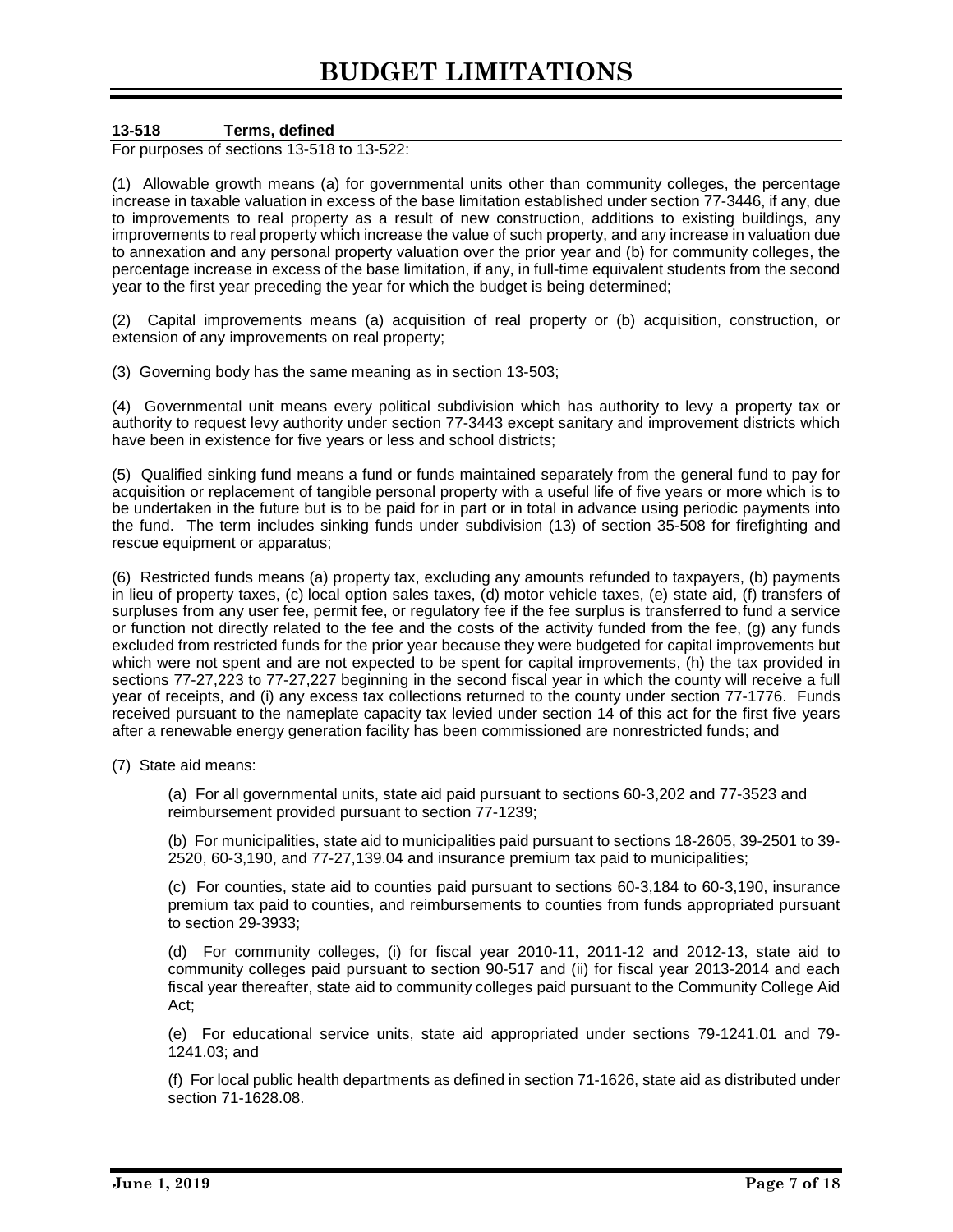#### **13-519 Governmental unit; adoption of budget; limitations; additional increases authorized; procedure**

(1) (a) Subject to subdivisions (1) (b) and (c) of this section, for all fiscal years beginning on or after July 1, 1998, no governmental unit shall adopt a budget containing a total of budgeted restricted funds more than the last prior year's total of budgeted restricted funds plus allowable growth plus the basic allowable growth percentage of the base limitation established under section 77-3446. For the second fiscal year in which a county will receive a full year of receipts from the tax imposed in sections 77-27,223 to 77-27,227, the prior year's total of restricted funds shall be the prior year's total of restricted funds plus the total receipts from the tax imposed in sections 77-27,223 to 77-27,227 in the prior year. If a governmental unit transfers the financial responsibility of providing a service financed in whole or in part with restricted funds to another governmental unit or the state, the amount of restricted funds associated with providing the service shall be subtracted from the last prior year's total of budgeted restricted funds for the previous provider and may be added to the last prior year's total of restricted funds for the new provider. For governmental units that have consolidated, the calculations made under this section for consolidating units shall be made based on the combined total of restricted funds, population, or full-time equivalent students of each governmental unit. (b) For all fiscal years beginning on or after July 1, 2008, educational service units may exceed the limitations of subdivision (1)(a) of this section to the extent that one hundred ten percent of the needs for the educational service unit calculated pursuant to section 79-1241.03 exceeds the budgeted restricted funds allowed pursuant to subdivision (1)(a) of this section. (c) For fiscal year 2017-2018, the last prior year's total of restricted funds for counties shall be the last prior year's total of restricted funds less the last prior year's restricted funds budgeted by counties under sections 39-2501 to 39-2520, plus the last prior year's amount of restricted funds budgeted by counties under sections 39-2501 to 39-2520 to be used for capital improvements.

(2) A governmental unit may exceed the limit provided in subdivision (1) (a) of this section for a fiscal year by up to an additional one percent upon the affirmative vote of at least seventy-five percent of the governing body.

(3) A governmental unit may exceed the applicable allowable growth percentage otherwise prescribed in this section by an amount approved by a majority of legal voters voting on the issue at a special election called for such purpose upon the recommendation of the governing body or upon the receipt by the county clerk or election commissioner of a petition requesting an election signed by at least five percent of the legal voters of the governmental unit. The recommendation of the governing body or the petition of the legal voters shall include the amount and percentage by which the governing body would increase its budgeted restricted funds for the ensuing year over and above the current year's budgeted restricted funds. The county clerk or election commissioner shall call for a special election on the issue within thirty days after the receipt of such governing body recommendation or legal voter petition. The election shall be held pursuant to the Election Act, and all costs shall be paid by the governing body. The issue may be approved on the same question as a vote to exceed the levy limits provided in section 77-3444.

(4) In lieu of the election procedures in subsection (3) of this section, any governmental unit may exceed the allowable growth percentage otherwise prescribed in this section by an amount approved by a majority of legal voters voting at a meeting of the residents of the governmental unit, called after notice is published in a newspaper of general circulation in the governmental unit at least twenty days prior to the meeting. At least ten percent of the registered voters residing in the governmental unit shall constitute a quorum for purposes of taking action to exceed the allowable growth percentage. If a majority of the registered voters present at the meeting vote in favor of exceeding the allowable growth percentage, a copy of the record of that action shall be forwarded to the Auditor of Public Accounts along with the budget documents. The issue to exceed the allowable growth percentage may be approved at the same meeting as a vote to exceed the limits or final levy allocation provided in section 77-3444.

# **13-520 Limitations; not applicable to certain restricted funds**

The limitations in section 13-519 shall not apply to

(1) restricted funds budgeted for capital improvements,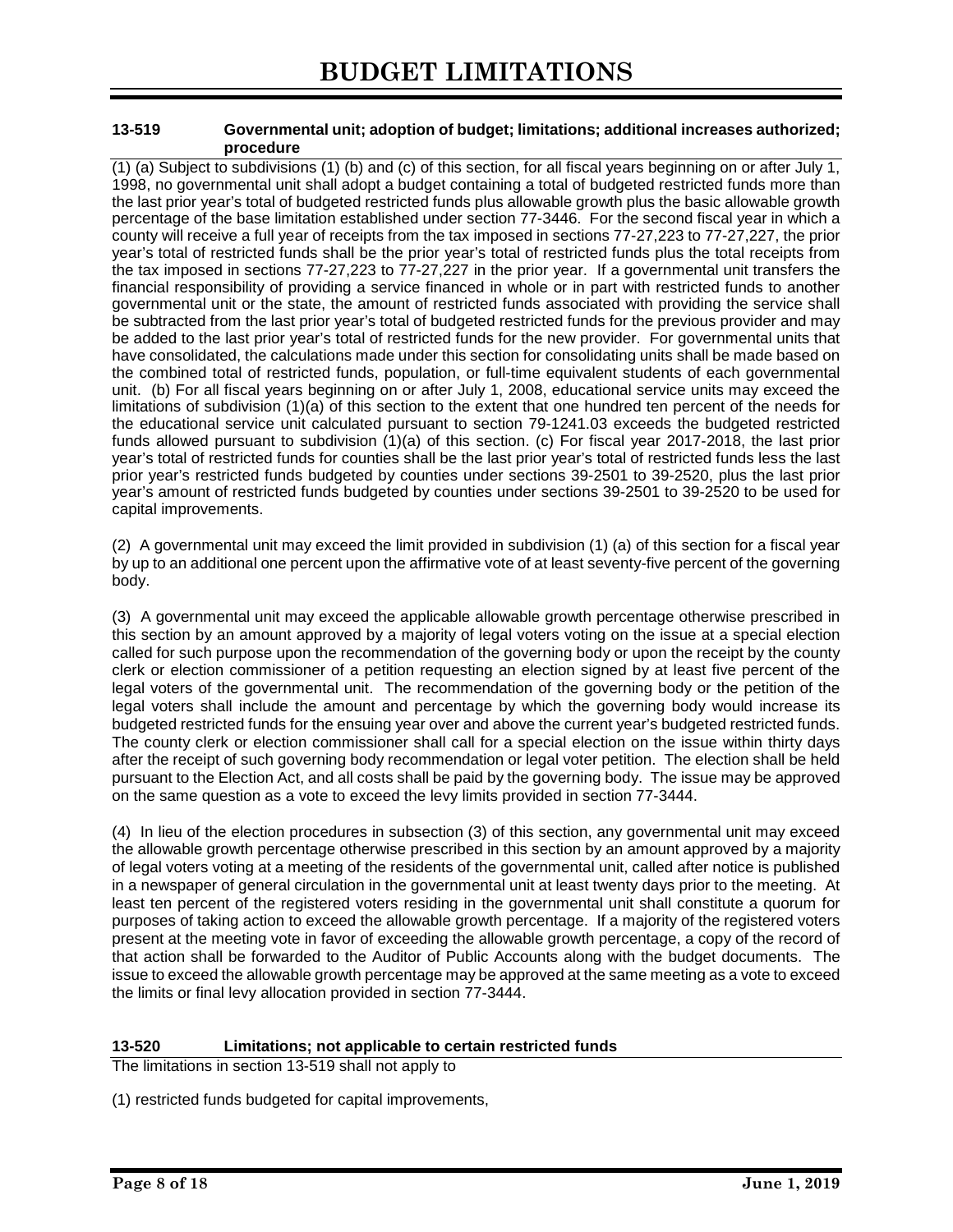(2) restricted funds expended from a qualified sinking fund for acquisition or replacement of tangible personal property with a useful life of five years or more,

(3) restricted funds pledged to retire bonded indebtedness, used by a public airport to retire interest-free loans from the Department of Aeronautics in lieu of bonded indebtedness at a lower cost to the public airport, or used to pay other financial instruments that are approved and agreed to before July 1, 1999, in the same manner as bonds by a governing body created under section 35-501,

(4) restricted funds budgeted in support of a service which is the subject of an agreement or a modification of an existing agreement whether operated by one of the parties to the agreement or by an independent joint entity or joint public agency,

(5) restricted funds budgeted to pay for repairs to infrastructure damaged by a natural disaster which is declared a disaster emergency pursuant to the Emergency Management Act,

(6) restricted funds budgeted to pay for judgments, except judgments or orders from the Commission of Industrial Relations, obtained against a governmental unit which require or obligate a governmental unit to pay such judgment, to the extent such judgment is not paid by liability insurance coverage of a governmental unit, or

(7) the dollar amount by which restricted funds budgeted by a natural resources district to administer and implement ground water management activities and integrated management activities under the Nebraska Ground Water Management and Protection Act exceed its restricted funds budgeted to administer and implement ground water management activities and integrated management activities for FY2003-04.

#### **13-521 Governmental unit; unused restricted funds; authority to carry forward**

A governmental unit may choose not to increase its total of restricted funds by the full amount allowed by law in a particular year. In such cases, the governmental unit may carry forward to future budget years the amount of unused restricted funds authority. The governmental unit shall calculate its unused restricted funds authority and submit an accounting of such amount with the budget documents for that year. Such unused restricted funds authority may then be used in later years for increases in the total of restricted funds allowed by law. Any unused budget authority existing on April 8, 1998, by reason of any prior law may be used for increases in restricted funds authority.

#### **13-522 Noncompliance with budget limitations; Auditor of Public Accounts; State Treasurer; duties**

The Auditor of Public Accounts shall prepare budget documents to be submitted by governmental units which calculate the restricted funds authority for each governmental unit. Each governmental unit shall submit its calculated restricted funds authority with its budget documents at the time the budgets are due to the Auditor of Public Accounts. If the Auditor of Public Accounts determines from the budget documents that a governmental unit is not complying with the budget limits provided in sections 13-518 to 13-522, he or she shall notify the governing body of his or her determination and notify the State Treasurer of the noncompliance. The State Treasurer shall then suspend distribution of state aid allocated to the governmental unit until such sections are complied with. The funds shall be held for six months until the governmental unit complies, and if the governmental unit complies within the six-month period, it shall receive the suspended funds, but after six months, if the governmental unit fails to comply, the suspended funds shall be forfeited and shall be redistributed to other recipients of the state aid or, in the case of homestead exemption reimbursement, returned to the General Fund.

#### **29-3933 Request for reimbursement; requirements**

(1) Any county which intends to request reimbursement for a portion of its expenditures for its indigent defense system must comply with this section.

(2) In order to assist the Commission on Public Advocacy in its budgeting process for determining future reimbursement amounts, after July 1, 2002, and before July 15, 2002, and for each year thereafter in which the county intends to seek reimbursement for a portion of its expenditures for indigent defense services in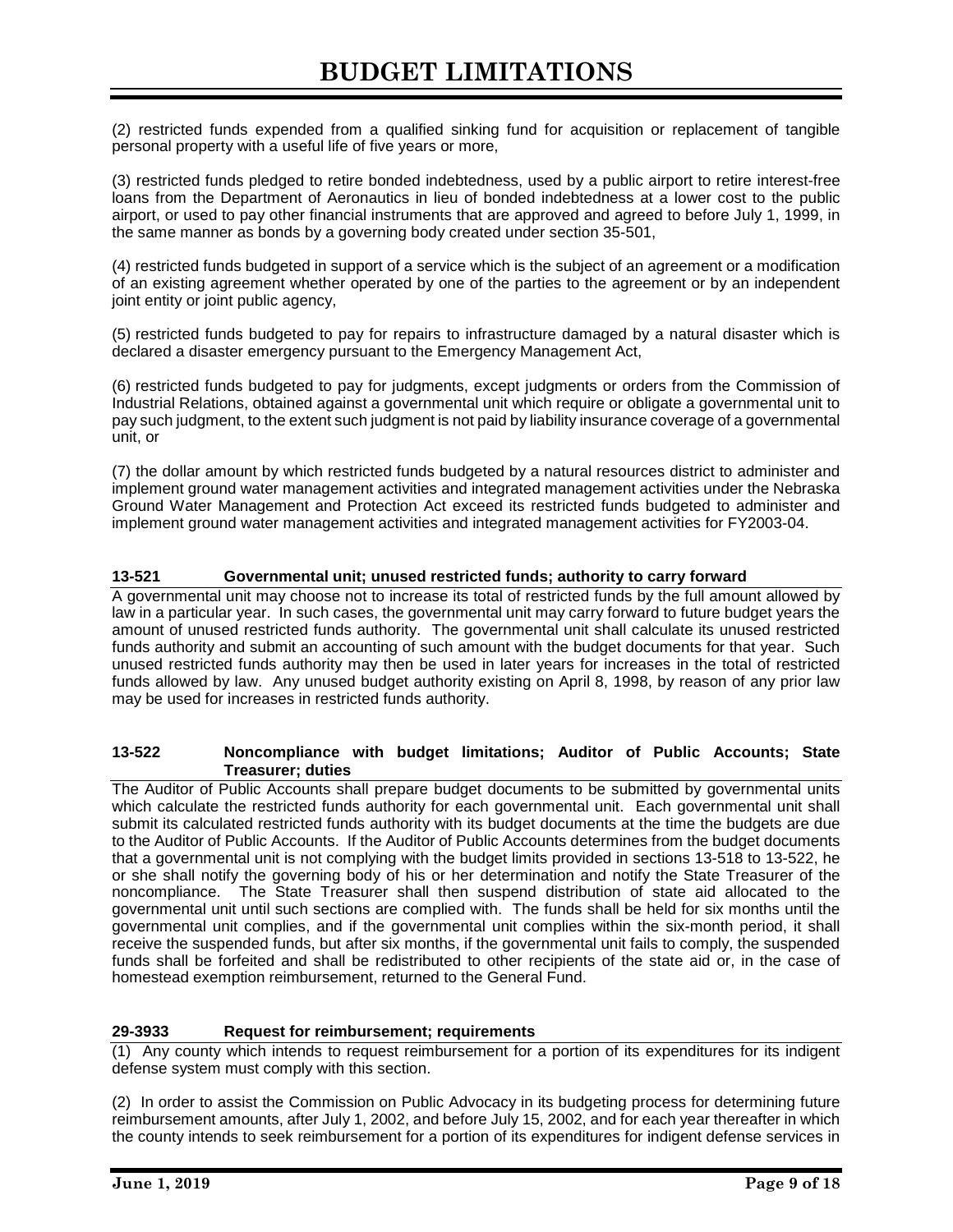felony cases for the next fiscal year, the county shall present to the Commission on Public Advocacy (a) a plan, in a format approved by the commission, describing how the county intends to provide indigent defense services in felony cases, (b) a statement of intent declaring that the county intends to comply with the standards set by the commission for felony cases and that the county intends to apply for reimbursement, and (c) a projection of the total dollar amount of expenditures for that county's indigent defense services in felony cases for the next fiscal year.

(3) The commission may conduct whatever investigation is necessary and may require certifications by key individuals in the criminal justice system, in order to determine if the county is in compliance with the standards. If a county is certified by the commission as having met the standards established by the commission for felony cases, the county shall be eligible for reimbursement according to the following schedule and procedures: The county clerk of the county seeking reimbursement may submit, on a quarterly basis, a certified request to the commission, for reimbursement from funds appropriated by the Legislature, for an amount equal to one-fourth of the county's actual expenditures for indigent defense services in felony cases.

(4) Upon certification by the county clerk of the amount of the expenditures, and a determination by the commission that the request is in compliance with the standards set by the commission for felony cases, the commission shall quarterly authorize an amount of reimbursement to the county as set forth in this section.

(5) If the appropriated funds are insufficient in any quarter to meet the amount needed for full payment of all county reimbursements for net expenditures that are certified for that quarter, the commission shall pay the counties their pro rata share of the remaining funds based upon the percentage of the county's certified request in comparison to the total certified requests for that quarter.

(6) For purposes of section 13-519, for any year in which a county first seeks reimbursement from funds appropriated by the Legislature or has previously qualified for reimbursement and is seeking additional reimbursement for improving its indigent criminal defense program, the last prior year's total of restricted funds shall be the last prior year's total of restricted funds plus any increased amount budgeted for indigent defense services that is required to develop a plan and meet the standards necessary to qualify for reimbursement of expenses from funds appropriated by the Legislature.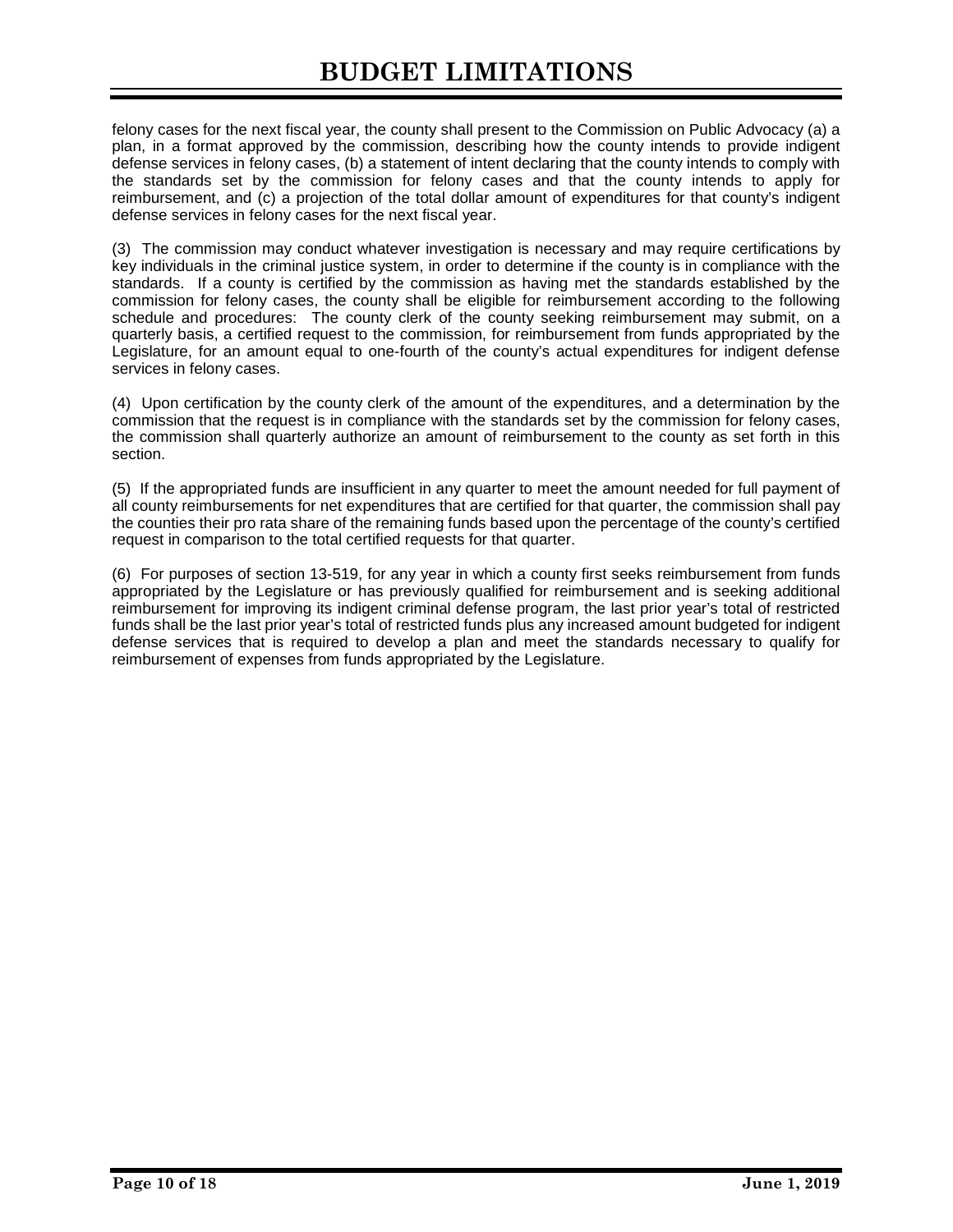#### **77-1601 County tax levy; by whom made; when; what included; correction of clerical error; procedure**

(1) The county board of equalization shall each year, on or before October 15, levy the necessary taxes for the current year if within the limit of the law. The levy shall include an amount for operation of all functions of county government and shall also include all levies necessary to fund tax requests certified under section 77-1601.02 that are authorized as provided in sections 77-3442 to 77-3444.

(2) On or before November 5, the county board of equalization upon its own motion may act to correct a clerical error which has resulted in the calculation of an incorrect levy by an entity otherwise authorized to certify a tax request under section 77-1601.02. The county board of equalization shall hold a public hearing to determine what adjustment to the levy is proper, legal, or necessary. Notice shall be provided to the governing body of each political subdivision affected by the error. Notice of the hearing as required by section 84-1411 shall include the following: (a) The time and place of the hearing, (b) the dollar amount at issue, and (c) a statement setting forth the nature of the error.

(3) Upon the conclusion of the hearing, the county board of equalization shall issue a corrected levy if it determines that an error was made in the original levy which warrants correction. The county board of equalization shall then order (a) the county assessor, county clerk, and county treasurer to revise assessment books, unit valuation ledgers, tax statements, and any other tax records to reflect the correction made and (b) the recertification of the information provided to the Property Tax Administrator pursuant to section 77-1613.01.

# **77-1601.02 Property tax request; procedure**

(1) The property tax request for the prior year shall be the property tax request for the current year for purposes of the levy set by the county board of equalization in section 77-1601 unless the governing body of the county, municipality, school district, learning community, sanitary and improvement district, natural resources district, educational service unit, or community college passes by a majority vote a resolution or ordinance setting the tax request at a different amount. Such resolution or ordinance shall only be passed after a special public hearing called for such purpose is held and after notice is published in a newspaper of general circulation in the area of the political subdivision at least five days prior to the hearing. The hearing notice shall contain the following information: The dollar amount of the prior year's tax request and the property tax rate that was necessary to fund that tax request; the property tax rate that would be necessary to fund last year's tax request if applied to the current year's valuation; and the proposed dollar amount of the tax request for the current year and the property tax rate that will be necessary to fund that tax request. Any resolution setting a tax request under this section shall be certified and forwarded to the county clerk on or before October 13 of the year for which the tax request is to apply.

(2) Any levy which is not in compliance with this section and section 77-1601 shall be construed as an unauthorized levy under section 77-1606.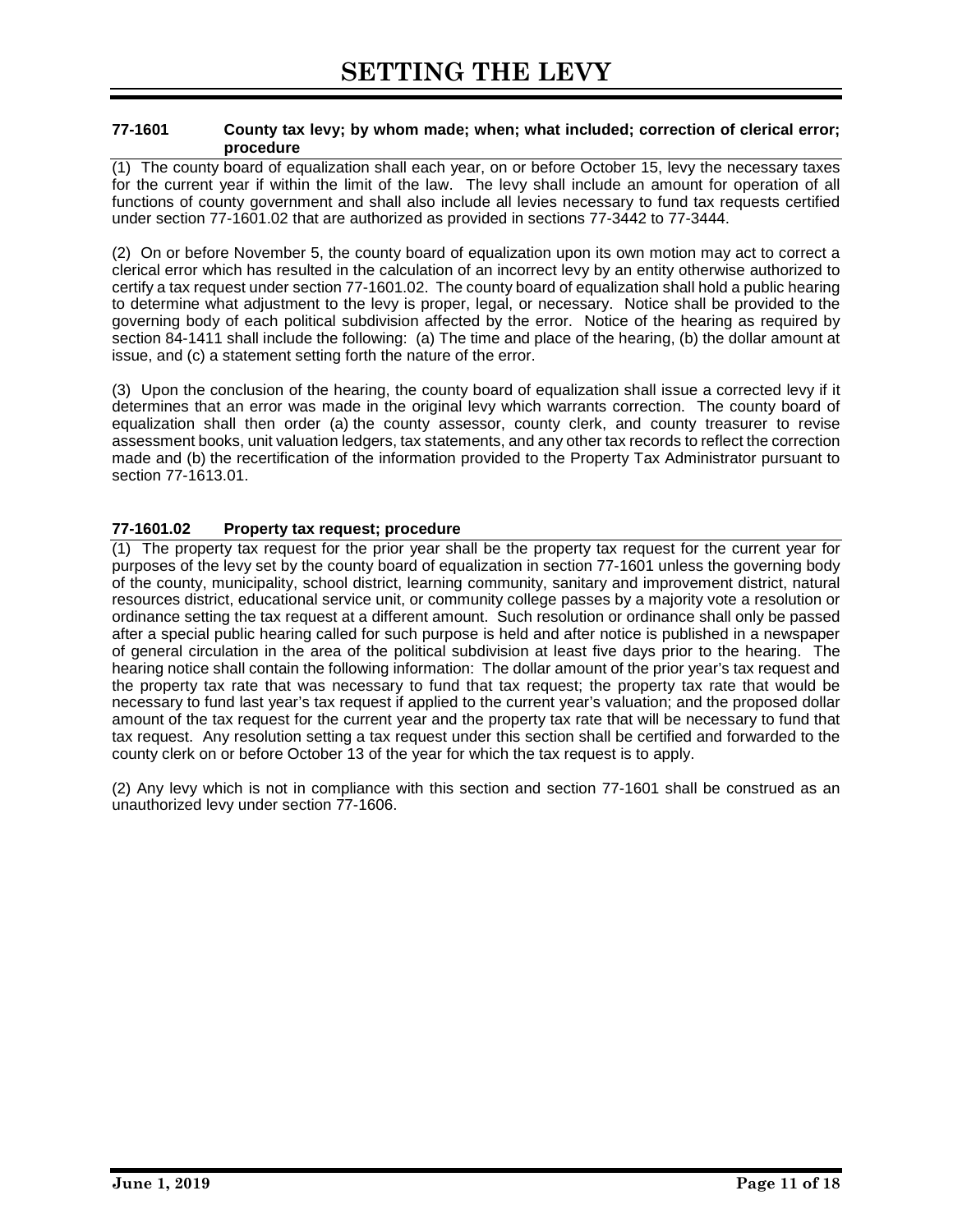# **72-2307 Taxes authorized**

Any qualified public agency which has issued bonds in accordance with the Public Facilities Construction and Finance Act shall levy and collect taxes on all the taxable property within the territory of the qualified public agency, in addition to all other taxes, for the purpose of paying the principal and interest of such bonds as the principal and interest become due. Taxes levied for such purposes shall not be subject to the limitations in section 77-3442. The levying of taxes to pay such bonds for any county shall be subject to the constitutional limitation upon levying taxes by a county.

#### **77-3442 Property tax levies; maximum levy; exceptions**

(1) Property tax levies for the support of local governments for fiscal years beginning on or after July 1, 1998, shall be limited to the amounts set forth in this section except as provided in section 77-3444.

(2) (a) Except as provided in subdivisions  $(2)(b)$  and  $(2)$  (e) of this section, school districts and multipledistrict school systems may levy a maximum levy of one dollar and five cents per one hundred dollars of taxable valuation of property subject to the levy.

(b) For each fiscal year prior to fiscal year 2017-18, learning communities may levy a maximum levy for the general fund budgets of member school districts of ninety-five cents per one hundred dollars of taxable valuation of property subject to the levy. The proceeds from the levy pursuant to this subdivision shall be distributed pursuant to section 79-1073.

(c) Except as provided in subdivision (2)(e) of this section, for each fiscal year prior to fiscal year 2017-18, school districts that are members of learning communities may levy for purposes of such districts' general fund budget and special building funds a maximum combined levy of the difference of one dollar and five cents on each one hundred dollars of taxable property subject to the levy minus the learning community levy pursuant to subdivision (2)(b) of this section for such learning community.

(d) Excluded from the limitations in subdivisions (2) (a) and (2) (c) of this section are (i) amounts levied to pay for current and future sums agreed to be paid by a school district to certificated employees in exchange for a voluntary termination of employment occurring prior to September 1, 2017, (ii) amounts levied by a school district otherwise at the maximum levy pursuant to subdivision (2)(a) of this section to pay for current and future qualified voluntary termination incentives for certificated teachers pursuant to subsection (3) of section 11 of this act that are not otherwise included in an exclusion pursuant to subdivision (2)(d) of this section, (iii) amounts levied by a school district otherwise at the maximum levy pursuant to subdivision (2)(a) of this section to pay for seventy-five percent of the current and future sums agreed to be paid to certificated employees in exchange for a voluntary termination of employment occurring between September 1, 2017, and August 31, 2018, as a result of a collective bargaining agreement in force and effect on the operative date of this section that are not otherwise included in an exclusion pursuant to subdivision (2)(d) of this section, (iv) amounts levied by a school district otherwise at the maximum levy pursuant to subdivision (2)(a) of this section to pay for fifty percent of the current and future sums agreed to be paid to certificated employees in exchange for a voluntary termination of employment occurring between September 1, 2018, and August 31, 2019, as a result of a collective bargaining agreement in force and effect on the operative date of this section that are not otherwise included in an exclusion pursuant to subdivision (2)(d) of this section, (v) amounts levied by a school district otherwise at the maximum levy pursuant to subdivision (2)(a) of this section to pay for twenty-five percent of the current and future sums agreed to be paid to certificated employees in exchange for a voluntary termination of employment occurring between September 1, 2019, and August 31, 2020, as a result of a collective bargaining agreement in force and effect on the operative date of this section that are not otherwise included in an exclusion pursuant to subdivision (2)(d) of this section, (vi) amounts levied in compliance with section 79- 10,110 and 79-10,110.02, and (vii) amounts levied to pay for special building funds and sinking funds established for projects commenced prior to April 1, 1996, for construction, expansion, or alteration of school district buildings. For purposes of this subsection, commenced means any action taken by the school board on the record which commits the board to expend district funds in planning, constructing, or carrying out the project.

(e) Federal aid school districts may exceed the maximum levy prescribed by subdivision (2) (a) or (2) (c) of this section only to the extent necessary to qualify to receive federal aid pursuant to Title VIII of Public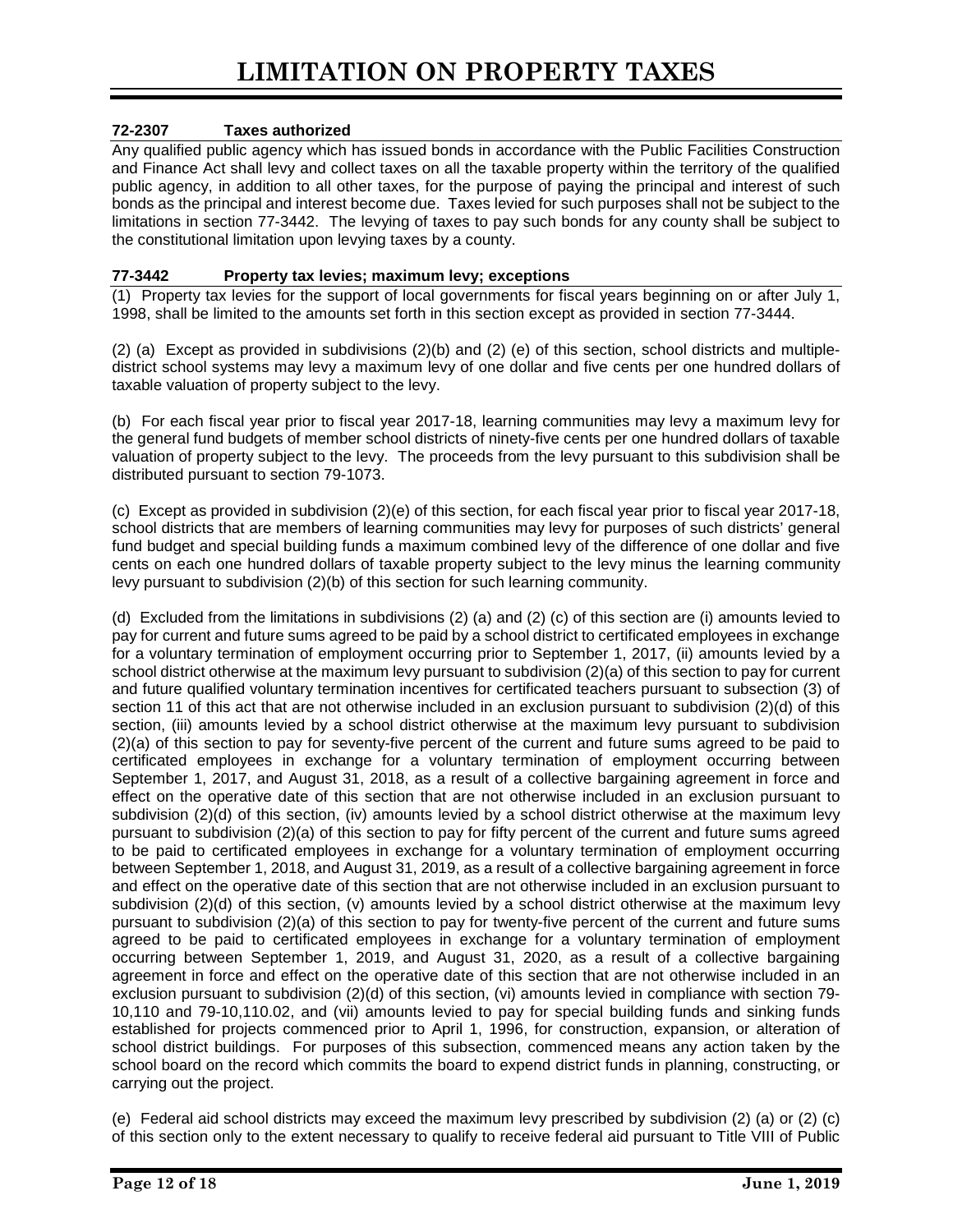Law 103-382, as such title existed on September 1, 2001. For purposes of this subdivision, federal aid school district means any school district which receives ten percent or more of the revenue for its general fund budget from federal government sources pursuant to Title VIII of Public Law 103-382, as such title existed on September 1, 2001.

(f) For each fiscal year, learning communities may levy a maximum levy of one-half cent on each one hundred dollars of taxable property subject to the levy for elementary learning center facilities, and for up to fifty percent of the estimated cost for focus school or program capital projects approved by the learning community coordinating council pursuant to section 79-2111.

(g) For each fiscal year, learning communities may levy a maximum levy of one and one-half cents on each one hundred dollars of taxable property subject to the levy for early childhood education programs for children in poverty, for elementary learning center employees, for contracts with other entities or individuals who are not employees of the learning community for elementary learning center programs and services, and for pilot projects, except that no more than ten percent of such levy may be used for elementary learning center employees.

(3) For each fiscal year, community college areas may levy the levies provided in subdivisions (2)(a) through (c) of section 85-1517, in accordance with the provisions of such subdivisions. A community college area may exceed the levy provided in subdivision (2)(b) of section 85-1517 by the amount necessary to retire general obligation bonds assumed by the community college area or issued pursuant to section 85-1515 according to the terms of such bonds or for any obligation pursuant to section 85-1535 entered into prior to January 1, 1997.

(4) (a) Natural resources districts may levy a maximum levy of four and one-half cents per one hundred dollars of taxable valuation of property subject to the levy.

(b) Natural resources districts shall also have the power and authority to levy a tax equal to the dollar amount by which their restricted funds budgeted to administer and implement ground water management activities and integrated management activities under the Nebraska Ground Water Management and Protection Act exceed their restricted funds budgeted to administer and implement ground water management activities and integrated management activities for FY2003-04, not to exceed one cent on each one hundred dollars of taxable valuation annually on all of the taxable property within the district.

(c) In addition, natural resources districts located in a river basin, subbasin, or reach that has been determined to be fully appropriated pursuant to section 46-714 or designated as overappropriated pursuant to section 46-713 by the Department of Natural Resources shall also have the power and authority to levy a tax equal to the dollar amount by which their restricted funds budgeted to administer and implement ground water management activities and integrated management activities under the Nebraska Ground Water Management and Protection Act exceed their restricted funds budgeted to administer and implement ground water management activities and integrated management activities for FY2005-06, not to exceed three cents on each one hundred dollars of taxable valuation on all of the taxable property within the district for fiscal year 2006-07 and each fiscal year thereafter through fiscal year 2017-18.

(5) Any educational service unit authorized to levy a property tax pursuant to section 79-1225 may levy a maximum levy of one and one-half cents per one hundred dollars of taxable valuation of property subject to the levy.

(6) (a) Incorporated cities and villages which are not within the boundaries of a municipal county may levy a maximum levy of forty-five cents per one hundred dollars of taxable valuation of property subject to the levy plus an additional five cents per one hundred dollars of taxable valuation to provide financing for the municipality's share of revenue required under an agreement or agreements executed pursuant to the Interlocal Cooperation Act or the Joint Public Agency Act. The maximum levy shall include amounts levied to pay for sums to support a library pursuant to section 51-201, museum pursuant to section 51-501, visiting community nurse, home health nurse, or home health agency pursuant to section 71-1637, or statue, memorial, or monument pursuant to section 80-202.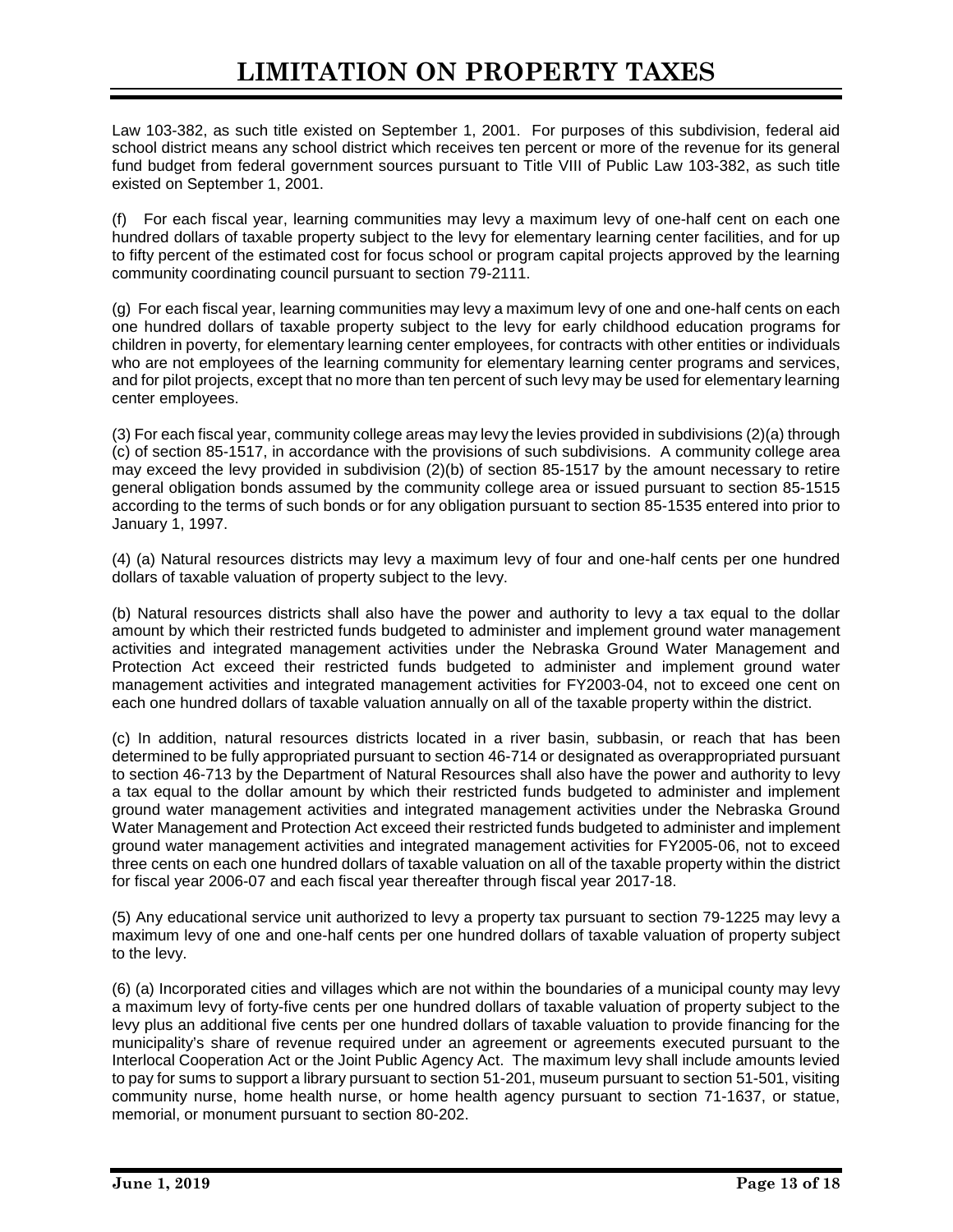(b) Incorporated cities and villages which are within the boundaries of a municipal county may levy a maximum levy of ninety cents per one hundred dollars of taxable valuation of property subject to the levy. The maximum levy shall include amounts paid to a municipal county for county services, amounts levied to pay for sums to support a library pursuant to section 51-201, a museum pursuant to section 51-501, a visiting community nurse, home health nurse, or home health agency pursuant to section 71-1637, or a statue, memorial, or monument pursuant to section 80-202.

(7) Sanitary and improvement districts which have been in existence for more than five years may levy a maximum levy of forty cents per one hundred dollars of taxable valuation of property subject to the levy, and sanitary and improvement districts which have been in existence for five years or less shall not have a maximum levy. Unconsolidated sanitary and improvement districts which have been in existence for more than five years and are located in a municipal county may levy a maximum of eighty-five cents per hundred dollars of taxable valuation of property subject to the levy.

(8) Counties may levy or authorize a maximum levy of fifty cents per one hundred dollars of taxable valuation of property subject to the levy, except that five cents per one hundred dollars of taxable valuation of property subject to the levy may only be levied to provide financing for the county's share of revenue required under an agreement or agreements executed pursuant to the Interlocal Cooperation Act or the Joint Public Agency Act. The maximum levy shall include amounts levied to pay for sums to support a library pursuant to section 51-201 or museum pursuant to section 51-501. The county may allocate up to fifteen cents of its authority to other political subdivisions subject to allocation of property tax authority under subsection (1) of section 77-3443 and not specifically covered in this section to levy taxes as authorized by law which do not collectively exceed fifteen cents per one hundred dollars of taxable valuation on any parcel or item of taxable property. The county may allocate to one or more other political subdivisions subject to allocation of property tax authority by the county under subsection (1) of section 77-3443 some or all of the county's five cents per one hundred dollars of valuation authorized for support of an agreement or agreements to be levied by the political subdivision for the purpose of supporting that political subdivision's share of revenue required under an agreement or agreements executed pursuant to the Interlocal Cooperation Act or the Joint Public Agency Act. If an allocation by a county would cause another county to exceed its levy authority under this section, the second county may exceed the levy authority in order to levy the amount allocated.

(9) Municipal counties may levy or authorize a maximum levy of one dollar per one hundred dollars of taxable valuation of property subject to the levy. The municipal county may allocate levy authority to any political subdivision or entity subject to allocation under section 77-3443.

(10) Beginning July 1, 2016, rural and suburban fire protection districts may levy a maximum levy of ten and one-half cents per one hundred dollars of taxable valuation of property subject to the levy if (a) such district is located in a county that had a levy pursuant to subsection (8) of this section in the previous year of at least forty cents per one hundred dollars of taxable valuation of property subject to the levy or (b) for any rural or suburban fire protection district that has a levy request pursuant to section 77-3443 in the previous year, the county board of the county in which the greatest portion of the valuation of such district is located did not authorize any levy authority to such district in the previous year.

(11) Property tax levies (a) for judgments, except judgments or orders from the Commission of Industrial Relations, obtained against a political subdivision which require or obligate a political subdivision to pay such judgment, to the extent such judgment is not paid by liability insurance coverage of a political subdivision, (b) for preexisting lease-purchase contracts approved prior to July 1, 1998, (c) for bonds as defined in section 10-134 approved according to law and secured by a levy on property except as provided in section 44-4317 for bonded indebtedness issued by educational service units and school districts, and (d) for payments by a public airport to retire interest-free loans from the Department of Aeronautics in lieu of bonded indebtedness at a lower cost to the public airport are not included in the levy limits established by this section.

(12) The limitations on tax levies provided in this section are to include all other general or special levies provided by law. Notwithstanding other provisions of law, the only exceptions to the limits in this section are those provided by or authorized by sections 77-3442 to 77-3444.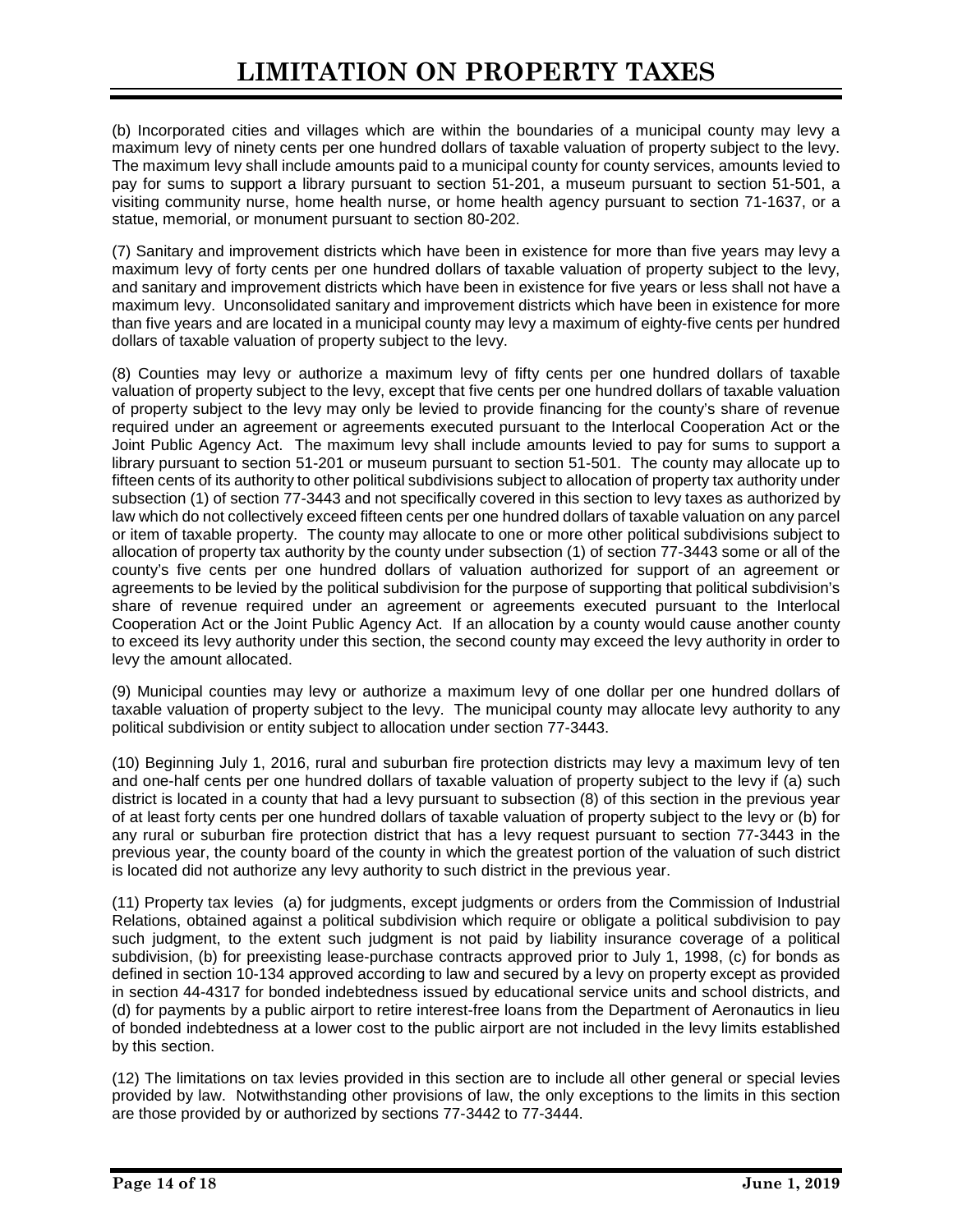(13) Tax levies in excess of the limitations in this section shall be considered unauthorized levies under section 77-1606 unless approved under section 77-3444.

(14) For purposes of sections 77-3442 to 77-3444, political subdivision means a political subdivision of this state and a county agricultural society.

(15) For school districts that file a binding resolution on or before May 9, 2008, with the county assessors, county clerks, and county treasurers for all counties in which the school district has territory pursuant to subsection (7) of section 79-458, if the combined levies, except levies for bonded indebtedness approved by the voters of the school district and levies for the refinancing of such bonded indebtedness, are in excess of the greater of (a) one dollar and twenty cents per one hundred dollars of taxable valuation of property subject to the levy or (b) the maximum levy authorized by a vote pursuant to section 77-3444, all school district levies, except levies for bonded indebtedness approved by the voters of the school district and levies for the refinancing of such bonded indebtedness, shall be considered unauthorized levies under section 77-1606.

#### **77-3443 Other political subdivisions; levy limit; levy request; governing body; duties; allocation of levy**

(1) All political subdivisions, other than (a) school districts, community colleges, natural resources districts, educational service units, cities, villages, counties, municipal counties, rural and suburban fire protection districts that have levy authority pursuant to subsection (10) of section 77-3442, and sanitary and improvement districts and (b) political subdivisions subject to municipal allocation under subsection (2) of this section, may levy taxes as authorized by law which are authorized by the county board of the county or the council of a municipal county in which the greatest portion of the valuation is located, which are counted in the county or municipal county levy limit provided in section 77-3442, and which do not collectively total more than fifteen cents per one hundred dollars of taxable valuation on any parcel or item of taxable property for all governments for which allocations are made by the municipality, county, or municipal county, except that such limitation shall not apply to property tax levies for preexisting leasepurchase contracts approved prior to July 1, 1998, for bonded indebtedness approved according to law and secured by a levy on property, and for payments by a public airport to retire interest-free loans from the Department of Aeronautics in lieu of bonded indebtedness at a lower cost to the public airport. The county board or council shall review and approve or disapprove the levy request of all political subdivisions subject to this subsection. The county board or council may approve all or a portion of the levy request and may approve a levy request that would allow the requesting political subdivision to levy a tax at a levy greater than that permitted by law. The county board of a county or the council of a municipal county which contains a transit authority created pursuant to section 14-1803 shall allocate no less than three cents per one hundred dollars of taxable property within the city or municipal county subject to the levy to the transit authority if requested by such authority. For any political subdivision subject to this subsection that receives taxes from more than one county or municipal county, the levy shall be allocated only by the county or municipal county in which the greatest portion of the valuation is located. The county board of equalization shall certify all levies by October 15 to insure that the taxes levied by political subdivisions subject to this subsection do not exceed the allowable limit for any parcel or item of taxable property. The levy allocated by the county or municipal county may be exceeded as provided in section 77-3444.

(2) All city airport authorities established under the Cities Airport Authorities Act, community redevelopment authorities established under the Community Development Law, transit authorities established under the Transit Authority Law, and offstreet parking districts established under the Offstreet Parking District Act may be allocated property taxes as authorized by law which are authorized by the city, village, or municipal county and are counted in the city or village levy limit or municipal county levy limit provided by section 77- 3442, except that such limitation shall not apply to property tax levies for preexisting lease-purchase contracts approved prior to July 1, 1998, for bonded indebtedness approved according to law and secured by a levy on property, and for payments by a public airport to retire interest-free loans from the Department of Aeronautics in lieu of bonded indebtedness at a lower cost to the public airport. For offstreet parking districts established under the Offstreet Parking District Act, the tax shall be counted in the allocation by the city proportionately, by dividing the total taxable valuation of the taxable property within the district by the total taxable valuation of the taxable property within the city multiplied by the levy of the district. The city council of a city which has created a transit authority pursuant to section 14-1803 or the council of a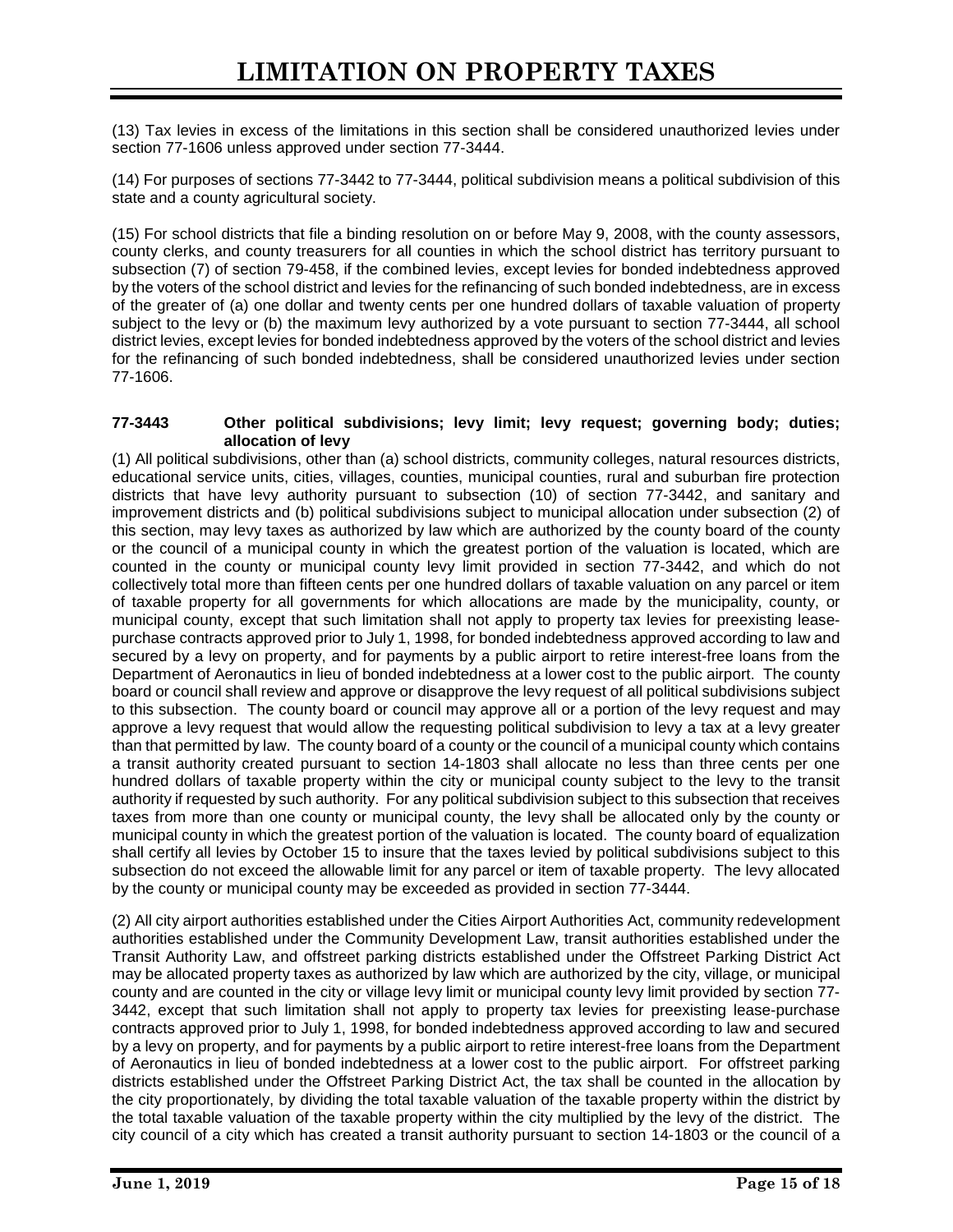municipal county which contains a transit authority shall allocate no less than three cents per one hundred dollars of taxable property subject to the levy to the transit authority if requested by such authority. The city council, village board, or council shall review and approve or disapprove the levy request of the political subdivisions subject to this subsection. The city council, village board, or council may approve all or a portion of the levy request and may approve a levy request that would allow a levy greater than that permitted by law. The levy allocated by the municipality or municipal county may be exceeded as provided in section 77-3444.

(3) On or before August 1, all political subdivisions subject to county, municipal, or municipal county levy authority under this section shall submit a preliminary request for levy allocation to the county board, city council, village board, or council that is responsible for levying such taxes. The preliminary request of the political subdivision shall be in the form of a resolution adopted by a majority vote of members present of the political subdivision's governing body. The failure of a political subdivision to make a preliminary request shall preclude such political subdivision from using procedures set forth in section 77-3444 to exceed the final levy allocation as determined in subsection (4) of this section.

(4) Each county board, city council, village board, or council shall (a) adopt a resolution by a majority vote of members present which determines a final allocation of levy authority to its political subdivisions and (b) forward a copy of such resolution to the chairperson of the governing body of each of its political subdivisions. No final levy allocation shall be changed after September 1 except by agreement between both the county board, city council, village board, or council which determined the amount of the final levy allocation and the governing body of the political subdivision whose final levy allocation is at issue.

# **77-3444 Authority to exceed maximum levy; procedure**

(1) A political subdivision may exceed the limits provided in section 77-3442 or a final levy allocation determination as provided in section 77-3443 by an amount not to exceed a maximum levy approved by a majority of registered voters voting on the issue in a primary, general, or special election at which the issue is placed before the registered voters. A vote to exceed the limits provided in section 77-3442 or a final levy allocation as provided in section 77-3443 must be approved prior to October 10 of the fiscal year which is to be the first to exceed the limits or final levy allocation. The governing body of the political subdivision may call for the submission of the issue to the voters (a) by passing a resolution calling for exceeding the limits or final levy allocation by a vote of at least two-thirds of the members of the governing body and delivering a copy of the resolution to the county clerk or election commissioner of every county which contains all or part of the political subdivision or (b) upon receipt of a petition by the county clerk or election commissioner of every county containing all or part of the political subdivision requesting an election signed by at least five percent of the registered voters residing in the political subdivision. The resolution or petition shall include the amount of levy which would be imposed in excess of the limits provided in section 77-3442 or the final levy allocation as provided in section 77-3443 and the duration of the excess levy authority. The excess levy authority shall not have a duration greater than five years. Any resolution or petition calling for a special election shall be filed with the county clerk or election commissioner no later than thirty days prior to the date of the election, and the time of publication and providing a copy of the notice of election required in section 32-802 shall be no later than twenty days prior to the election. The county clerk or election commissioner shall place the issue on the ballot at an election as called for in the resolution or petition which is at least thirty days after receipt of the resolution or petition. The election shall be held pursuant to the Election Act. For petitions filed with the county clerk or election commissioner on or after May 1, 1998, the petition shall be in the form as provided in sections 32-628 to 32-631. Any excess levy authority approved under this section shall terminate pursuant to its terms, on a vote of the governing body of the political subdivision to terminate the authority to levy more than the limits, at the end of the fourth fiscal year following the first year in which the levy exceeded the limit or the final levy allocation, or as provided in subsection (4) of this section, whichever is earliest. A governing body may pass no more than one resolution calling for an election pursuant to this section during any one calendar year. Only one election may be held in any one calendar year pursuant to a petition initiated under this section.

(2) The ballot question may include any terms and conditions set forth in the resolution or petition and shall include the following: "Shall (name of political subdivision) be allowed to levy a property tax not to exceed . . . . . . . . . . . . cents per one hundred dollars of taxable valuation in excess of the limits prescribed by law until fiscal year . . . . . . . . . . . . for the purposes of (general operations; building construction, remodeling,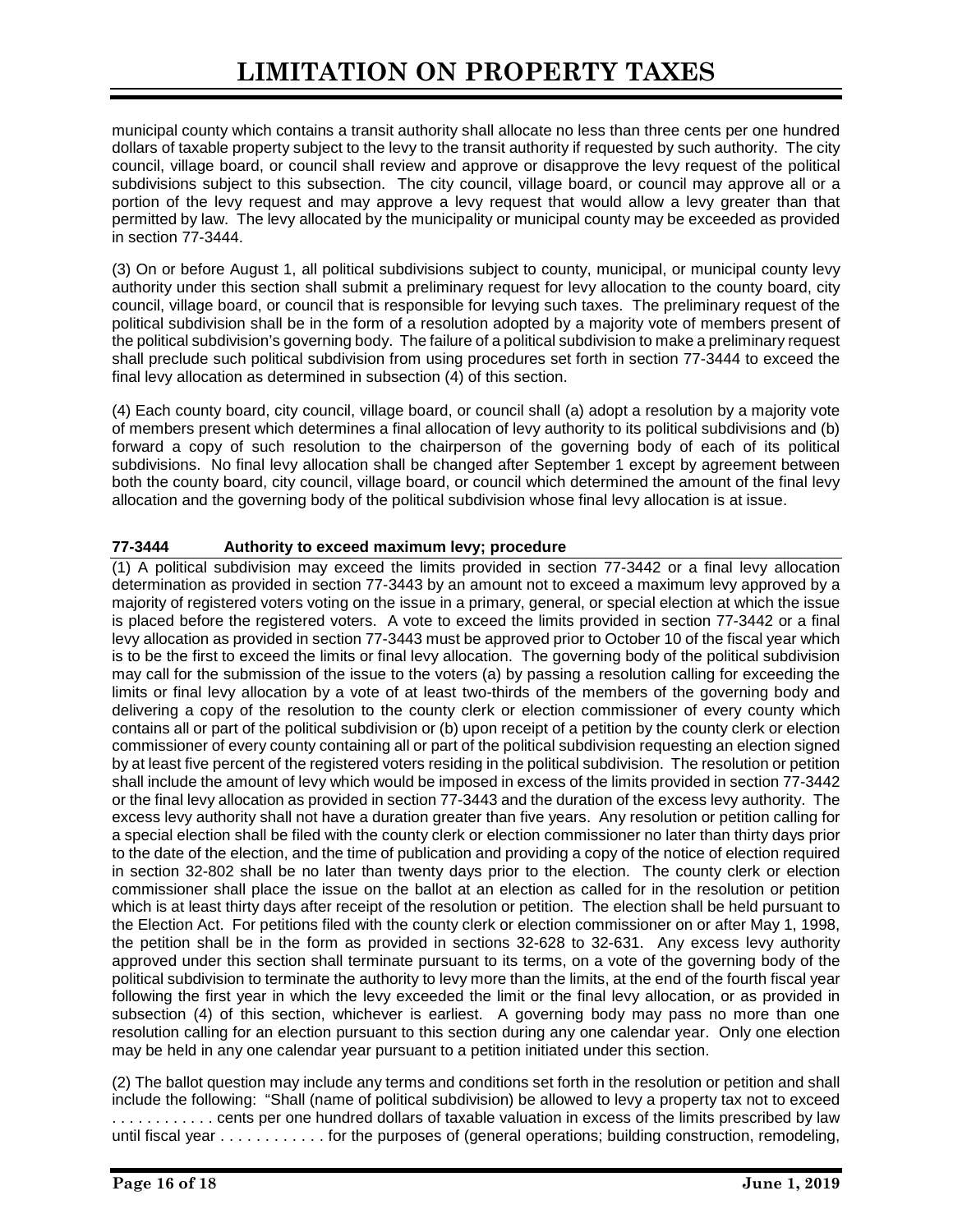or site acquisition; or both general operations and building construction, remodeling, or site acquisition)?". If a majority of the votes cast upon the ballot question are in favor of such tax, the county board shall authorize a tax in excess of the limits in section 77-3442 or the final levy

allocation in section 77-3443 but such tax shall not exceed the amount stated in the ballot question. If a majority of those voting on the ballot question are opposed to such tax, the governing body of the political subdivision shall not impose such tax.

(3) In lieu of the election procedures in subsection (1) of this section, any political subdivision subject to section 77-3443 and villages may approve a levy in excess of the limits in section 77-3442 or the final levy allocation provided in section 77-3443 for a period of one year at a meeting of the residents of the political subdivision or village, called after notice is published in a newspaper of general circulation in the political subdivision or village at least twenty days prior to the meeting. At least ten percent of the registered voters residing in the political subdivision or village shall constitute a quorum for purposes of taking action to exceed the limits or final levy allocation. A record shall be made of the registered voters residing in the political subdivision or village who are present at the meeting. The method of voting at the meeting shall protect the secrecy of the ballot. If a majority of the registered voters present at the meeting vote in favor of exceeding the limits or final levy allocation, a copy of the record of that action shall be forwarded to the county board prior to October 10 and the county board shall authorize a levy as approved by the residents for the year. If a majority of the registered voters present at the meeting vote against exceeding the limits or final allocation, the limit or allocation shall not be exceeded and the political subdivision shall have no power to call for an election under subsection (1) of this section.

(4) A political subdivision, may rescind or modify a previously approved excess levy authority prior to its expiration by a majority of registered voters voting on the issue in a primary, general, or special election at which the issue is placed before the registered voters. A vote to rescind or modify must be approved prior to October 10 of the fiscal year for which it is to be effective. The governing body of the political subdivision may call for the submission of the issue to the voters (a) by passing a resolution calling for the rescission or modification by a vote of at least two-thirds of the members of the governing body and delivering a copy of the resolution to the county clerk or election commissioner of every county which contains all or part of the political subdivision or (b) upon receipt of a petition by the county clerk or election commissioner of every county containing all or part of the political subdivision requesting an election signed by at least five percent of the registered voters residing in the political subdivision. The resolution or petition shall include the amount and the duration of the previously approved excess levy authority and a statement that either such excess levy authority will be rescinded or such excess levy authority will be modified. If the excess levy authority will be modified, the amount and duration of such modification shall be stated. The modification shall not have a duration greater than five years. The county clerk or election commissioner shall place the issue on the ballot at an election as called for in the resolution or petition which is at least thirty days after receipt of the resolution or petition, and the time of publication and providing a copy of the notice of election required in section 32-802 shall be no later than twenty days prior to the election. The election shall be held pursuant to the Election Act.

(5) For purposes of this section, when the political subdivision is a sanitary and improvement district, registered voter means a person qualified to vote as provided in section 31-735. Any election conducted under this section for a sanitary and improvement district shall be conducted and counted as provided in sections 31-735 to 31-735.06.

(6) For purposes of this section, when the political subdivision is a school district or a multiple-district school system, registered voter includes persons qualified to vote for the members of the school board of the school district which is voting to exceed the maximum levy limits pursuant to this section.

# **86-416 Service agreement provisions; special tax; procedure**

(1) Notwithstanding any other provision of Nebraska law, any city, county, village, public power district, or fire protection district may enter into a service agreement with any joint entity created pursuant to the Interlocal Cooperation Act or any joint public agency created pursuant to the Joint Public Agency Act which owns or operates or proposes to own or operate any public safety communication project for obtaining communication services, including the use or right to use real or personal property included in any such